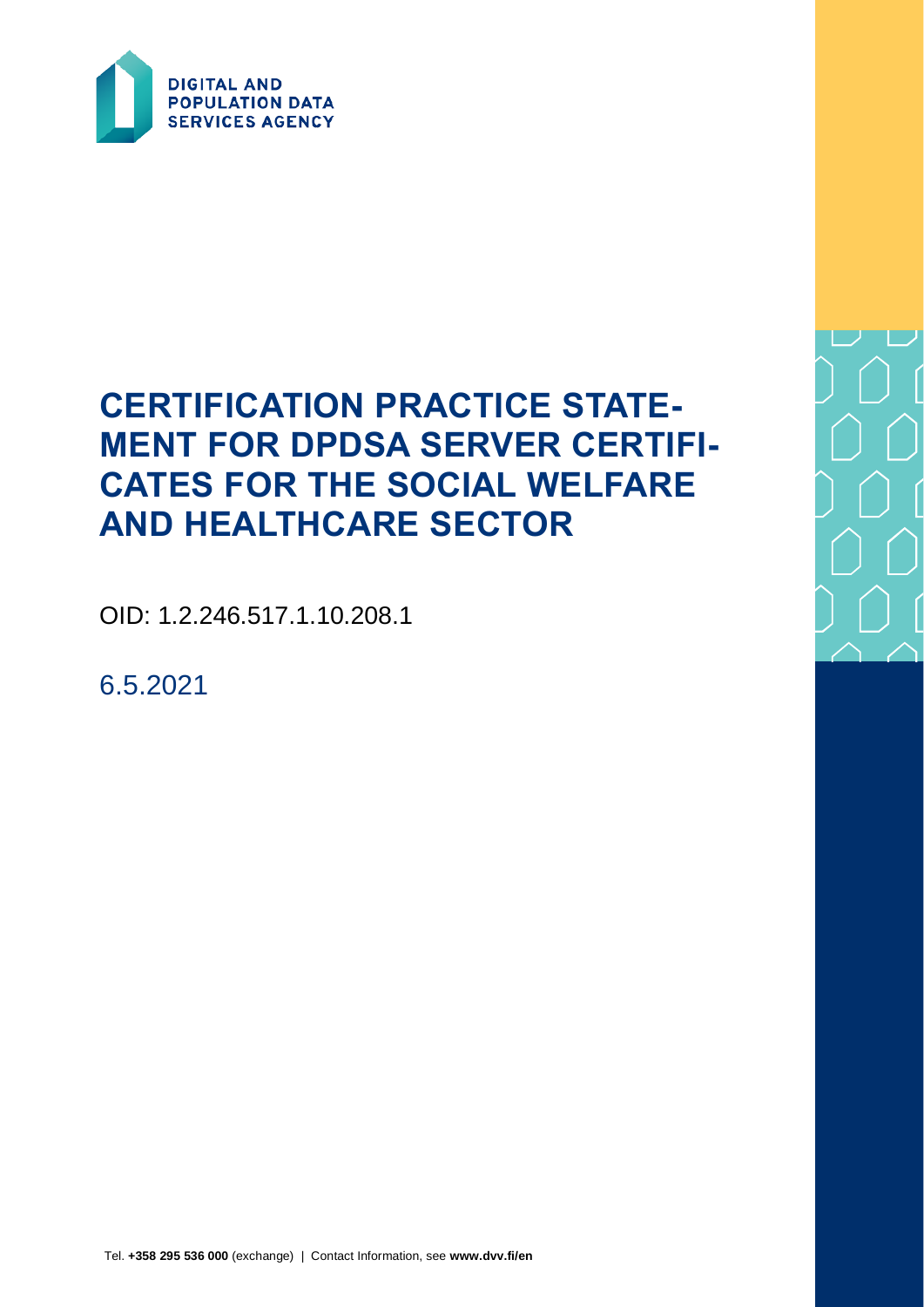

| <b>Document management</b> |                       |  |  |  |  |  |
|----------------------------|-----------------------|--|--|--|--|--|
| Owner                      |                       |  |  |  |  |  |
| Prepared by                | <b>Tuire Saaripuu</b> |  |  |  |  |  |
| Inspected by               |                       |  |  |  |  |  |
| Approved by                | Mikko Pitkänen        |  |  |  |  |  |

| <b>Version control</b> |                                                                              |             |  |  |
|------------------------|------------------------------------------------------------------------------|-------------|--|--|
| version no.            | what has been done                                                           | date/person |  |  |
| v <sub>1.0</sub>       | Approved version 1.0                                                         | 3.5.2018    |  |  |
| V.1.1                  | <b>Updated version</b>                                                       | 18.6.2019   |  |  |
| v <sub>1.2</sub>       | Updated version, Centre name change.                                         | 1.1.2020    |  |  |
| v <sub>1.3</sub>       | Updated version, accessibility features, updated name of the act<br>661/2009 | 6.5.2021    |  |  |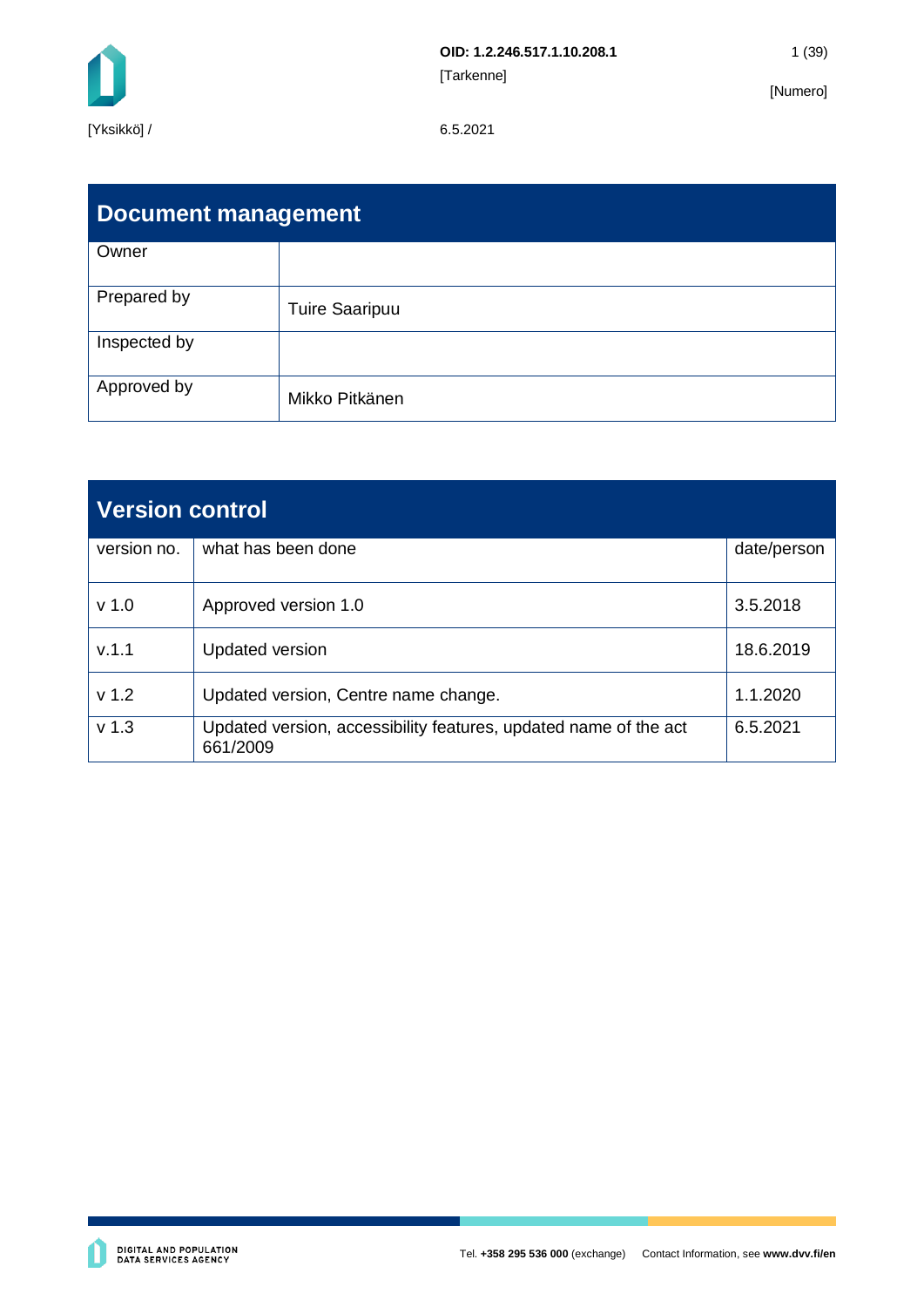

6.5.2021

# **Table of contents**

| 1                                                                                 |                |       |  |  |  |  |  |
|-----------------------------------------------------------------------------------|----------------|-------|--|--|--|--|--|
| $\mathbf{2}$                                                                      |                |       |  |  |  |  |  |
|                                                                                   | 2.1            |       |  |  |  |  |  |
|                                                                                   | 2.2            |       |  |  |  |  |  |
|                                                                                   | 2.3            |       |  |  |  |  |  |
|                                                                                   | 2.4            |       |  |  |  |  |  |
| $\mathbf{3}$                                                                      |                |       |  |  |  |  |  |
|                                                                                   | 3.1            |       |  |  |  |  |  |
|                                                                                   | 3.2            |       |  |  |  |  |  |
|                                                                                   |                | 3.2.1 |  |  |  |  |  |
|                                                                                   |                | 3.2.2 |  |  |  |  |  |
|                                                                                   |                |       |  |  |  |  |  |
|                                                                                   | 1 <sub>1</sub> |       |  |  |  |  |  |
|                                                                                   |                | 3.2.3 |  |  |  |  |  |
|                                                                                   |                | 3.2.4 |  |  |  |  |  |
|                                                                                   |                | 3.2.5 |  |  |  |  |  |
|                                                                                   |                | 3.2.6 |  |  |  |  |  |
|                                                                                   | 2.             |       |  |  |  |  |  |
| 4                                                                                 |                |       |  |  |  |  |  |
|                                                                                   | 4.1            |       |  |  |  |  |  |
| 4.2                                                                               |                |       |  |  |  |  |  |
| 4.3                                                                               |                |       |  |  |  |  |  |
| 4.4                                                                               |                |       |  |  |  |  |  |
|                                                                                   |                | 4.4.1 |  |  |  |  |  |
|                                                                                   |                | 4.4.2 |  |  |  |  |  |
| 5                                                                                 |                |       |  |  |  |  |  |
|                                                                                   | 3.             |       |  |  |  |  |  |
|                                                                                   | 4.             |       |  |  |  |  |  |
|                                                                                   | 5.             |       |  |  |  |  |  |
|                                                                                   | 6.             |       |  |  |  |  |  |
| Requirements applicable to the operation of the certification authority  19<br>7. |                |       |  |  |  |  |  |
|                                                                                   | 8.             |       |  |  |  |  |  |
| 9.                                                                                |                |       |  |  |  |  |  |
| 5.1.1                                                                             |                |       |  |  |  |  |  |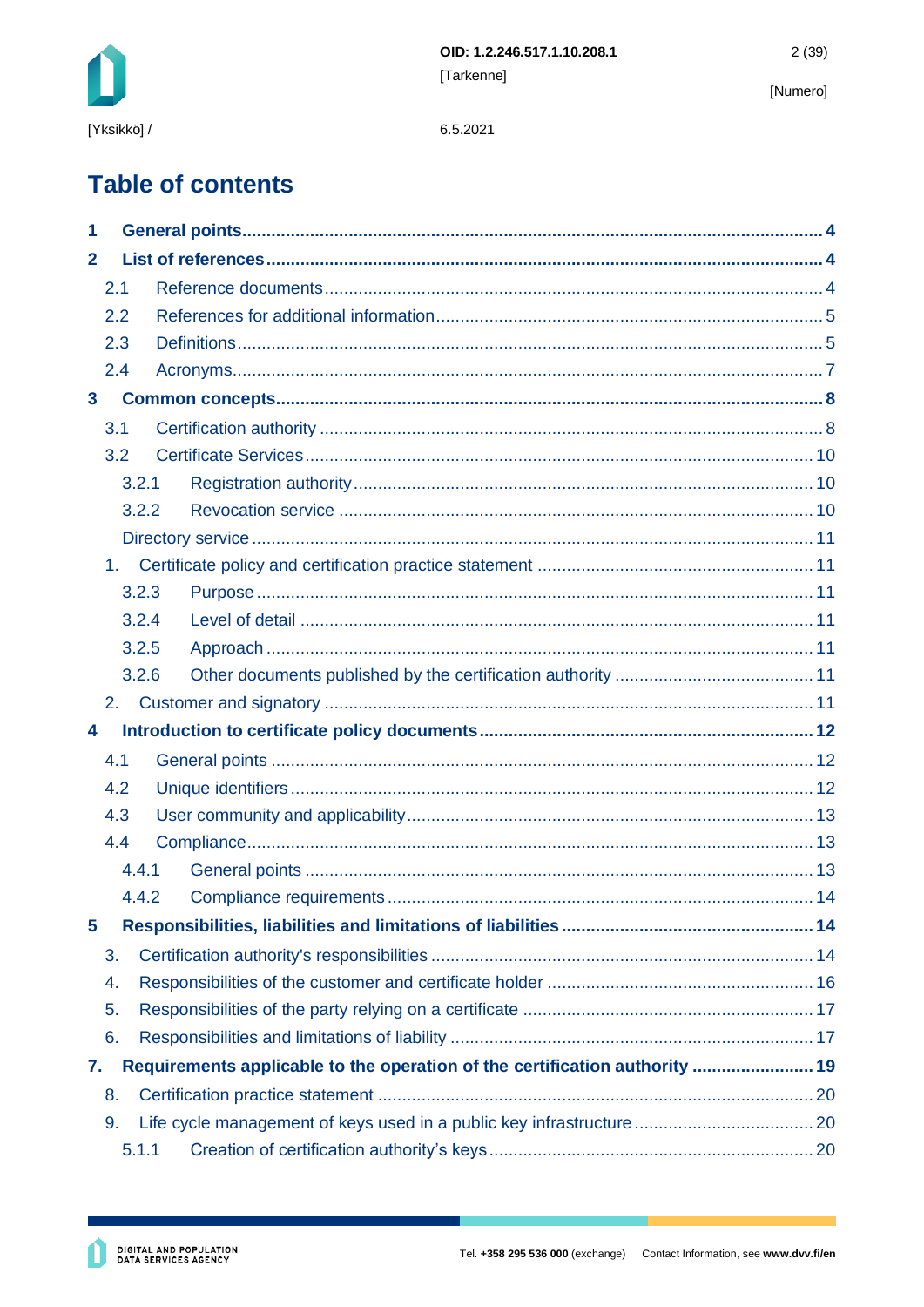

| 5.1.2  | Storage, backup and recovery of the certification authority's key 21        |  |
|--------|-----------------------------------------------------------------------------|--|
| 5.1.3  |                                                                             |  |
| 5.1.4  |                                                                             |  |
| 5.1.5  |                                                                             |  |
| 10.    | Life cycle management of certificates used in a public key system  22       |  |
| 5.1.6  |                                                                             |  |
| 5.1.7  | Renewing a certificate, changing the key pair and updating a certificate 24 |  |
| 5.1.8  |                                                                             |  |
| 5.1.9  |                                                                             |  |
| 5.1.10 |                                                                             |  |
| 5.1.11 |                                                                             |  |
| 11.    | The certification authority's management and operating procedures 29        |  |
| 5.1.12 |                                                                             |  |
| 5.1.13 |                                                                             |  |
| 5.1.14 |                                                                             |  |
| 5.1.15 |                                                                             |  |
| 5.1.16 |                                                                             |  |
| 5.1.17 |                                                                             |  |
| 5.1.18 |                                                                             |  |
| 5.1.19 |                                                                             |  |
| 5.1.20 |                                                                             |  |
| 5.1.21 |                                                                             |  |
| 5.1.22 |                                                                             |  |
| 12.    |                                                                             |  |
| 13.    | . Framework for the specification of other certificate policy documents 37  |  |
| 14.    |                                                                             |  |
| 15.    |                                                                             |  |
| 16.    |                                                                             |  |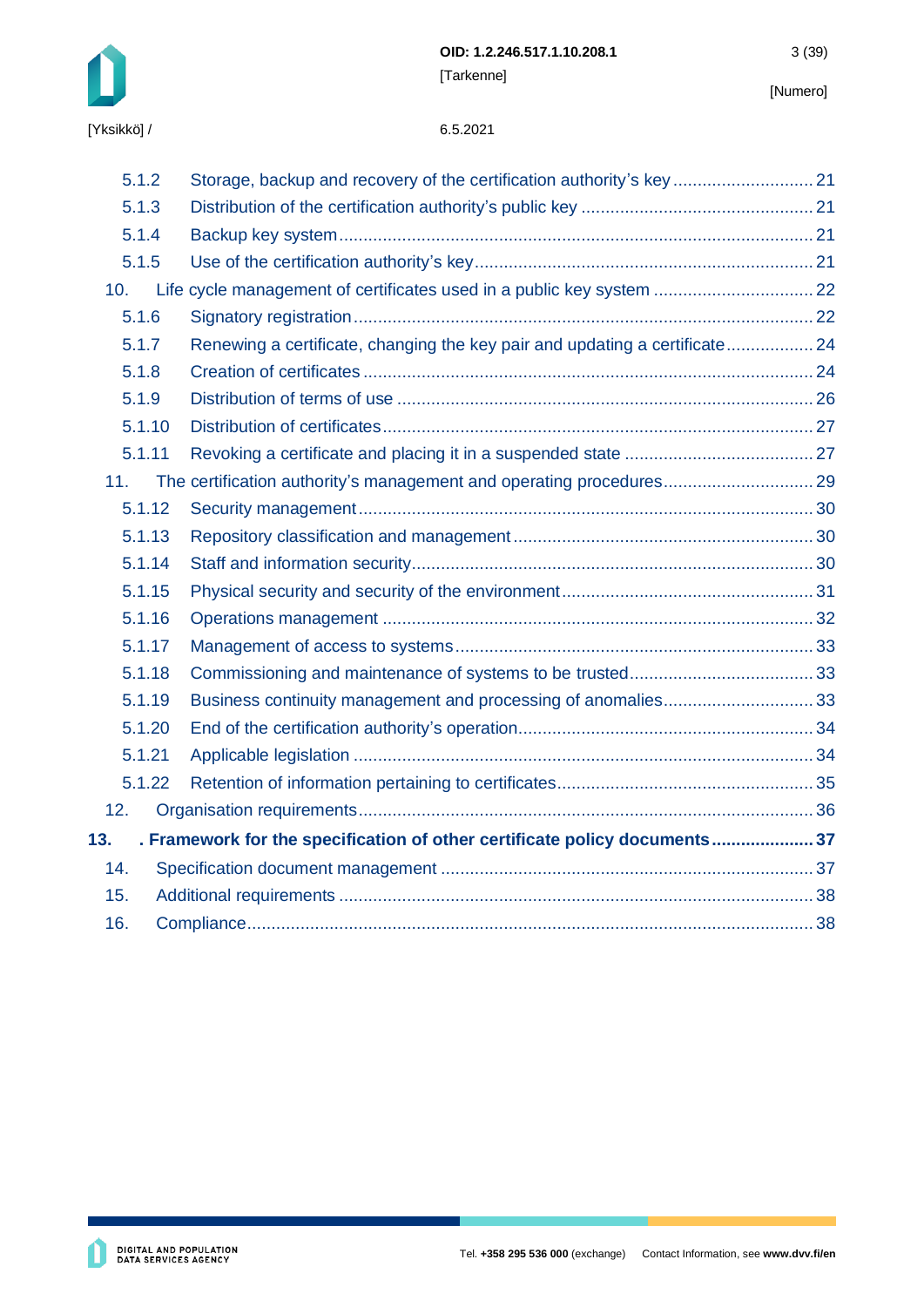

## **CERTIFICATION PRACTICE STATEMENT FOR DPDSA SERVER CERTIFICATES FOR THE SOCIAL WELFARE AND HEALTHCARE SECTOR**

## <span id="page-4-0"></span>**1 General points**

This document defines the prerequisites of the PKI (Public Key Infrastructure) certification activities of the Digital and Population Data Services Agency (hereinafter 'the certification authority') and the scope of application and limitations of this document. At practical level, the principles contained in this document are laid out, in addition to this certification practice statement, in other procedural guidelines supplementing this document.This document complies with ETSI TS 102 042 v2.1.2:n (LCP) policies regarding the service certificate.

The status and tasks of the Certification Authority have been established by the Act on the Digital and Population Data Services Agency (304/2019), previously knowns as Population Register Centre.

## <span id="page-4-1"></span>**2 List of references**

## <span id="page-4-2"></span>**2.1 Reference documents**

The certification authority's PKI has been formulated on the basis of the following statutes, standards and guidelines:

[1] Act on Strong Electronic Identification and Trust Services (617/2009)

[2] Act on Electronic Services and Communication in the Public Sector (13/2003)

[3] The Act on the Openness of Government Activities (621/1999)

[4] IETF RFC 3647 Internet X.509 Public Key Infrastructure: Certificate Policy and Certification Practices Framework (11/2003)

[5] ETSI TS 102 042 V2.1.2: Electronic Signatures and Infrastructures (ESI); Policy requirements for certification authorities issuing public key certificates (2010-04)

[6] Finnish Transport and Communications Agency regulations, Finnish Communications Regulatory Authority 7 B/2009 M

[7] Finnish Communications Regulatory Authority 8 B/2009 M

[8] VAHTI 5/2004: Securing the state administration's key information systems

[9] ISO/IEC 27002: Information technology - Security techniques - Code of practice for information security management.

[10] Guidelines for The Issuance and Management of Extended Validation Certificates, CA Browser Forum, 1 October 2009, Version 1.2.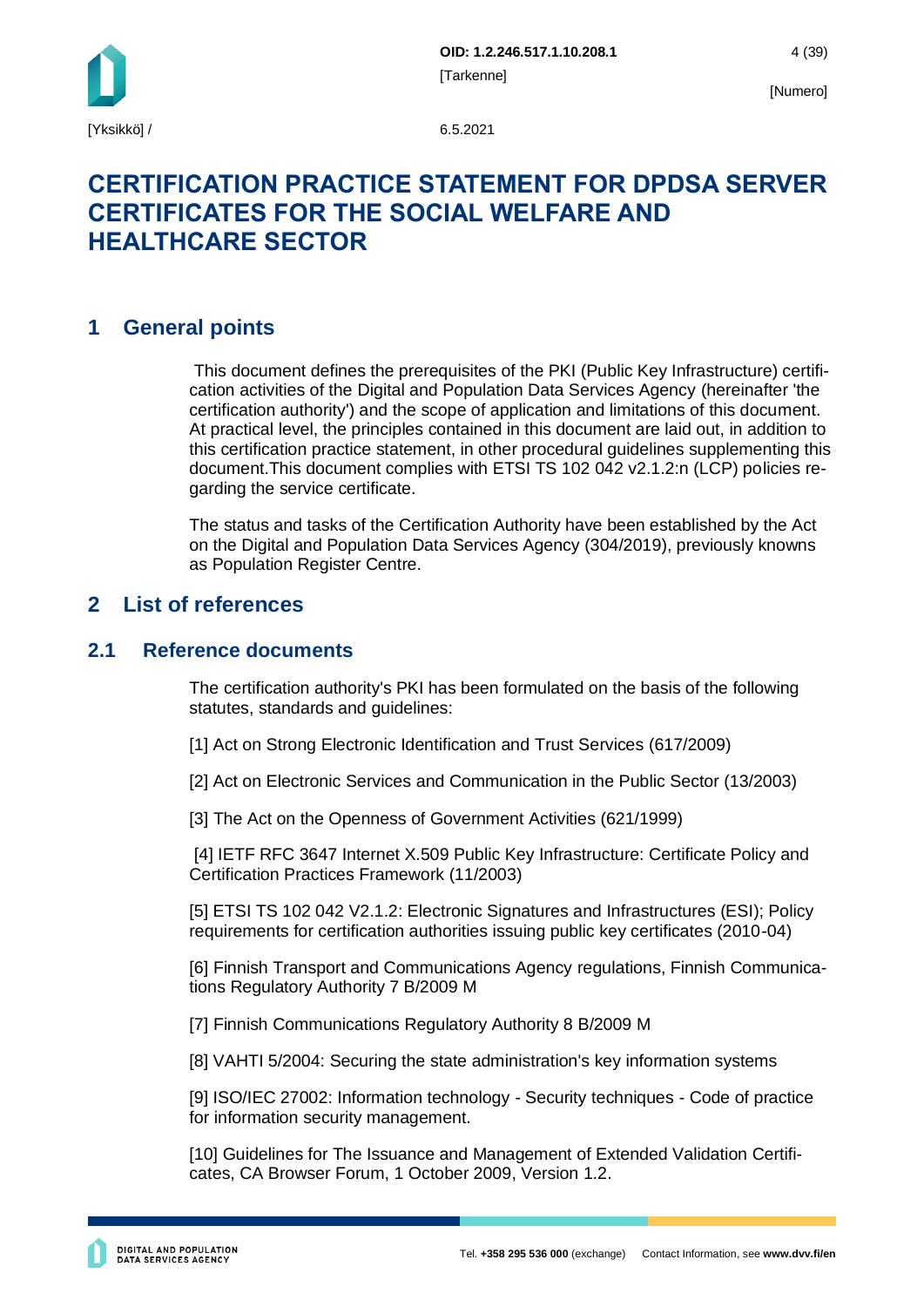

The following principles apply to the interpretation of this document:

- 1. The headings and subheadings of the certificate policy are primarily recommendations of international standards [RFC 3647] which have been translated into Finnish. When interpreting this document, the body of the text takes precedence over the headings
- 2. As a general condition, all requirements concerning the certification authority as set out in this certification practice statement must be fulfilled.

## <span id="page-5-0"></span>**2.2 References for additional information**

While the references listed below are not essential for using this document, they will provide the user with support on certain topics. In the absence of an accurate reference, the most recent version of the document should be used (including revisions).

[i.1] REGULATION (EU) No 910/2014 OF THE EUROPEAN PARLIAMENT AND OF THE COUNCIL of 23 July 2014 on electronic identification and trust services for electronic transactions in the internal market and repealing Directive 1999/93/EC.

### <span id="page-5-1"></span>**2.3 Definitions**

Attribute data: data of permanent nature required to identify a professional and to verify his or her professional practice rights.

Key pair: A pair of interconnected keys, one public and one private, which are used in public key methods. The purpose of the keys is defined in the certificate. NB: See also section 4.3

Asymmetric encryption: A pair consisting of one public key and one private key is used in asymmetric encryption. A message that has been encrypted using a public key can only be accessed by the private key of the key pair in question.

Certificate policy applied to Extended Validity (EV) certificates: normalised certificate policy (NCP) expanded to comply with the EVCG [11] instructions.

Directory service: A public Internet-based service which can be used to retrieve all certificates issued by the certification authority as well as CA certificates and revocation lists.

Public key: The public component of a key pair used in asymmetric encryption in public key methods. The certification authority certifies with its electronic signature that the public key belongs to the certificate holder. The public key is part of the data content of the certificate.

Public key infrastructure: An information security infrastructure in which security services are provided by public key methods.

Public key method: An information security service, such as electronic identification of a person, which is provided using public and private keys, certificates and asymmetric encryption.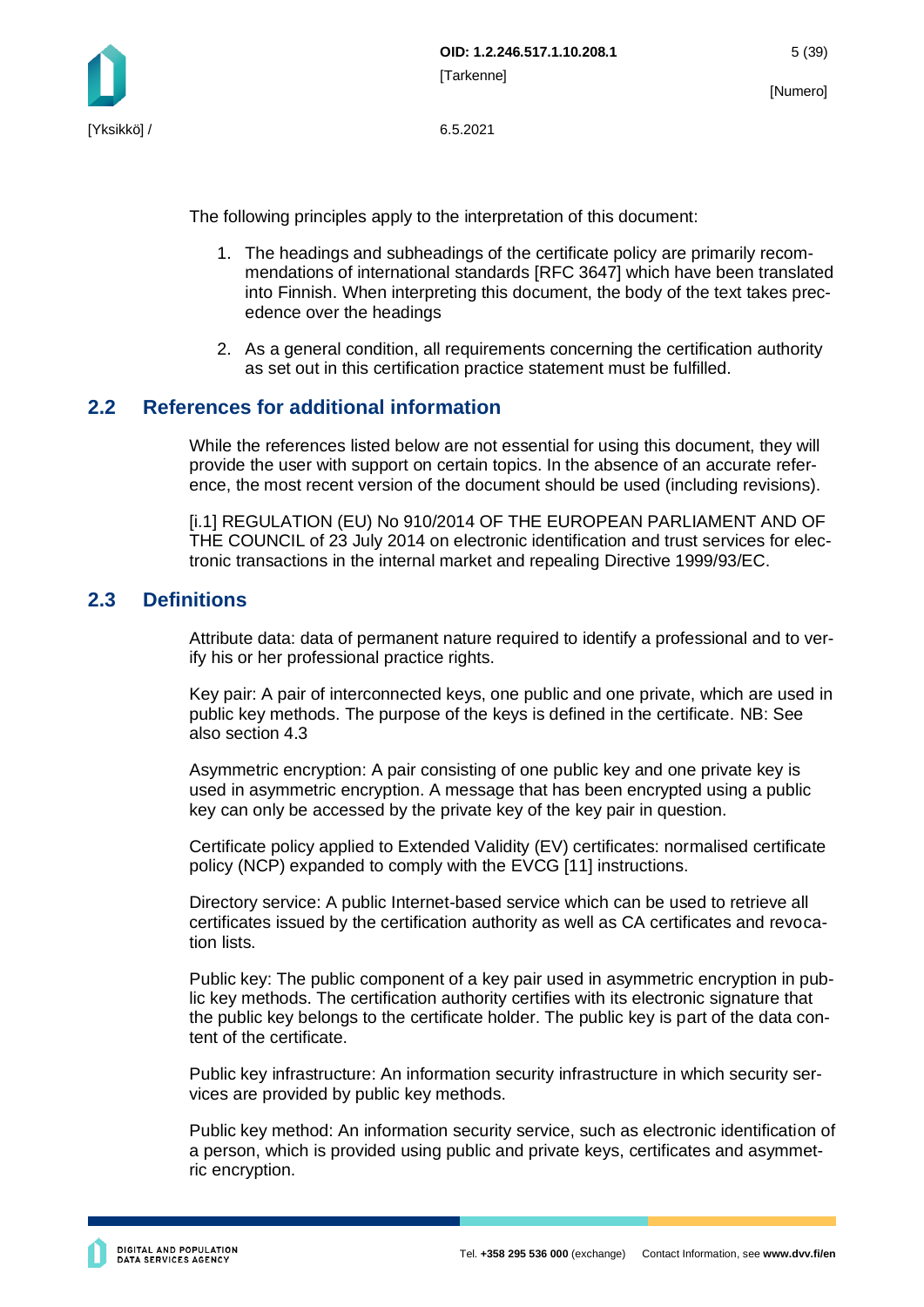

Relying party: A party that trusts the certificate data and uses the certificate for various information security services, such as electronic identification of the certificate holder and authentication of a digital signature. NB: See RFC 3647

Server certificate: A service certificate used to identify a server and to generate an SSL/TLS encrypted connection between servers. For example, a certificate intended for a www server that allows the user to verify that the server can be trusted. A dataset consisting of the public key and identification data of a party using the PKI that has been created and signed by the certification authority using its private key.

Server certificate for e-service use: A file-based certificate intended for such purposes as receiving and sending encrypted e-mails using a shared mailbox. The file contains both the certificates and the associated private and public key.

Service certificate: A term that covers both server and e-mail service certificates.

Registration authority: The registration authority identifies the certificate applicant in accordance with the certificate policy and certification practice statement on behalf of and at the responsibility of the certification authority.

RSA algorithm and RSA key: The RSA algorithm is a common public key algorithm. The private and public keys associated with a service certificate are RSA keys.

A protected user device: a device that stores the user's private key, protects the key from being compromised and performs signature or decryption functions for the user.

Revocation list (CRL): A list of certificates revoked before the end of their validity period and the revocation dates, electronically signed and published by the certification authority. The revocation list specifies the publication dates of the current and next revocation list. Revoked certificates are added to the list. NB: See ITU-T Recommendation X.509.

Revocation service: A certification authority's service that receives certificate revocation requests, revokes the certificates and communicates the fact that the certificate has been revoked to the certificate system.

An electronic signature: a PKI signature attached to an electronic message that enables the reliable authentication of the message contents and the signatory's identity.

Certificate: A digital certificate that associates the signature authentication data with the signatory and authenticates the signatory. A certificate contains an OID (object identifier) that identifies the certification practice statement in question.

Certificate system: An IT system used to create certificates, sign revocation lists and publish the lists in a directory.

PKI disclosure statement: A document that contains the main points of the certificate policy and certification practice statement.

Certificate policy: A document that describes the principles of certification and the responsibilities of the relying parties. The certificate policies published by the DPDSA are publicly available. Each certificate policy is identified by an OID.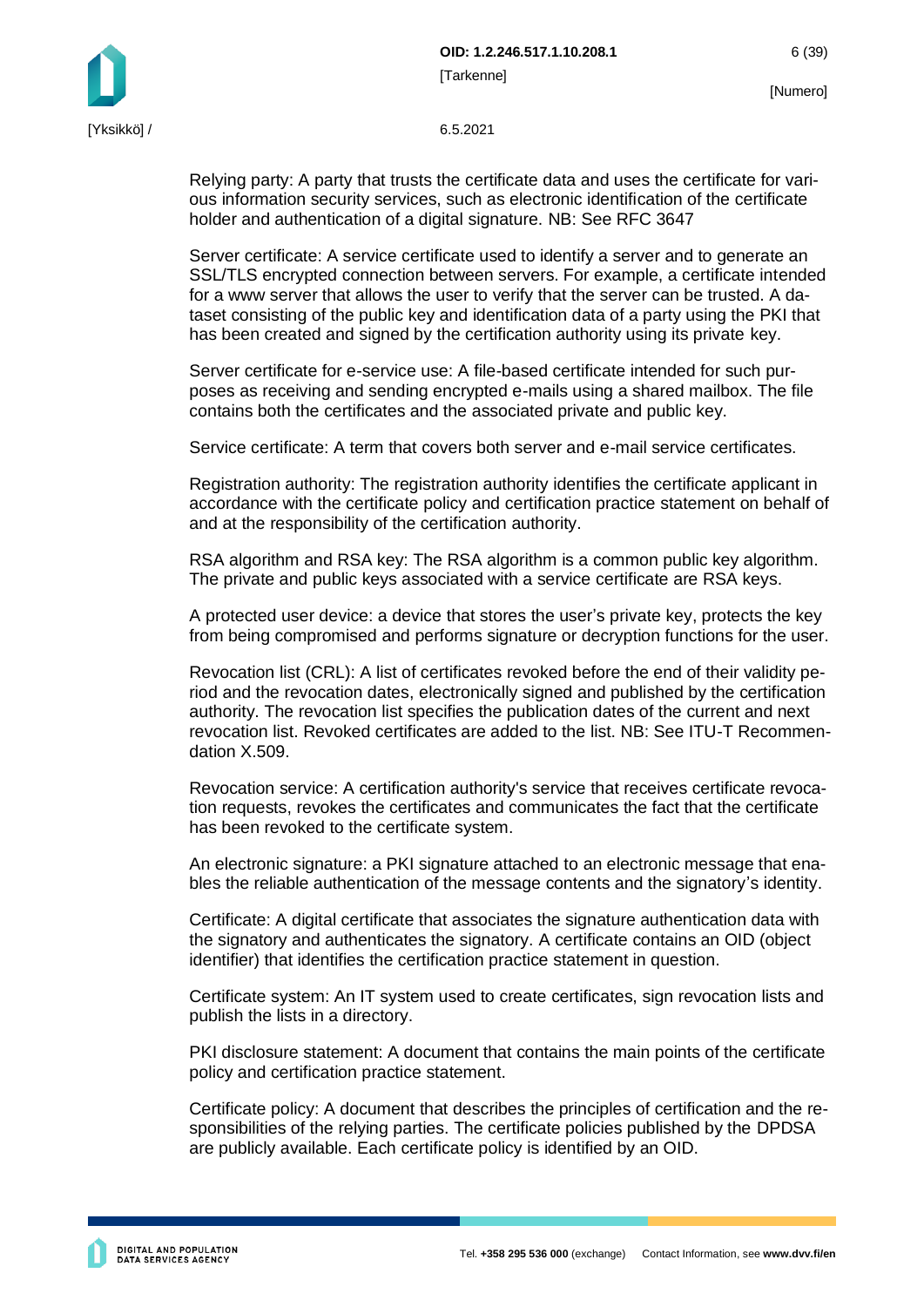

Certificate management system: A data system consisting of certificate systems, data communications, a certificate directory, a revocation list service, an advice and revocation service, certificate management and card management.

CPS OID is part of the data content of the certificate.

Certification practice statement: A description of how the certification authority implements its certificate policy. Each certification practice statement is identified by an OID.

Certification authority: An organisation that issues certificates, is responsible for their creation and draws up a certificate policy that describes its operation and the associated certification practice statement. NB: See section 4.1

CA certificate: Contains the name, country and public key of the certification authority.

Certification authority's private key: The private key used by the certification authority to sign the certificates it issues and the revocation lists it publishes.

Certificate applicant: An organisation or an individual who applies for a certificate and that is reliably identified at the time of submitting the application.

Certificate holder: An organisation or an individual whose data and public key are verified by the certification authority's digital signature and who holds the private key linked with the certificate in question.

Certificate usage and purpose: In this document, certificate usage refers to the use of both the certificate and the associated keys. For example, using a certificate to create an electronic signature refers to both the use of a private key for signing a document and to the use of the public key and certificate for verifying the signature.

Private key: The private component of a key pair used in asymmetric encryption in public key methods. The certificate holder's private key is stored in a safe environment to protect it from unauthorised use.

### <span id="page-7-0"></span>**2.4 Acronyms**

CA Certification Authority

CP Certificate Policy

CPS Certification Practise Statement

CRL Certificate Revocation List

CSP Certification Service Provider

EVC Extended Validity Certificate

EVCP Extended Validity Certificate Policy

FINEID Finnish Electronic Identification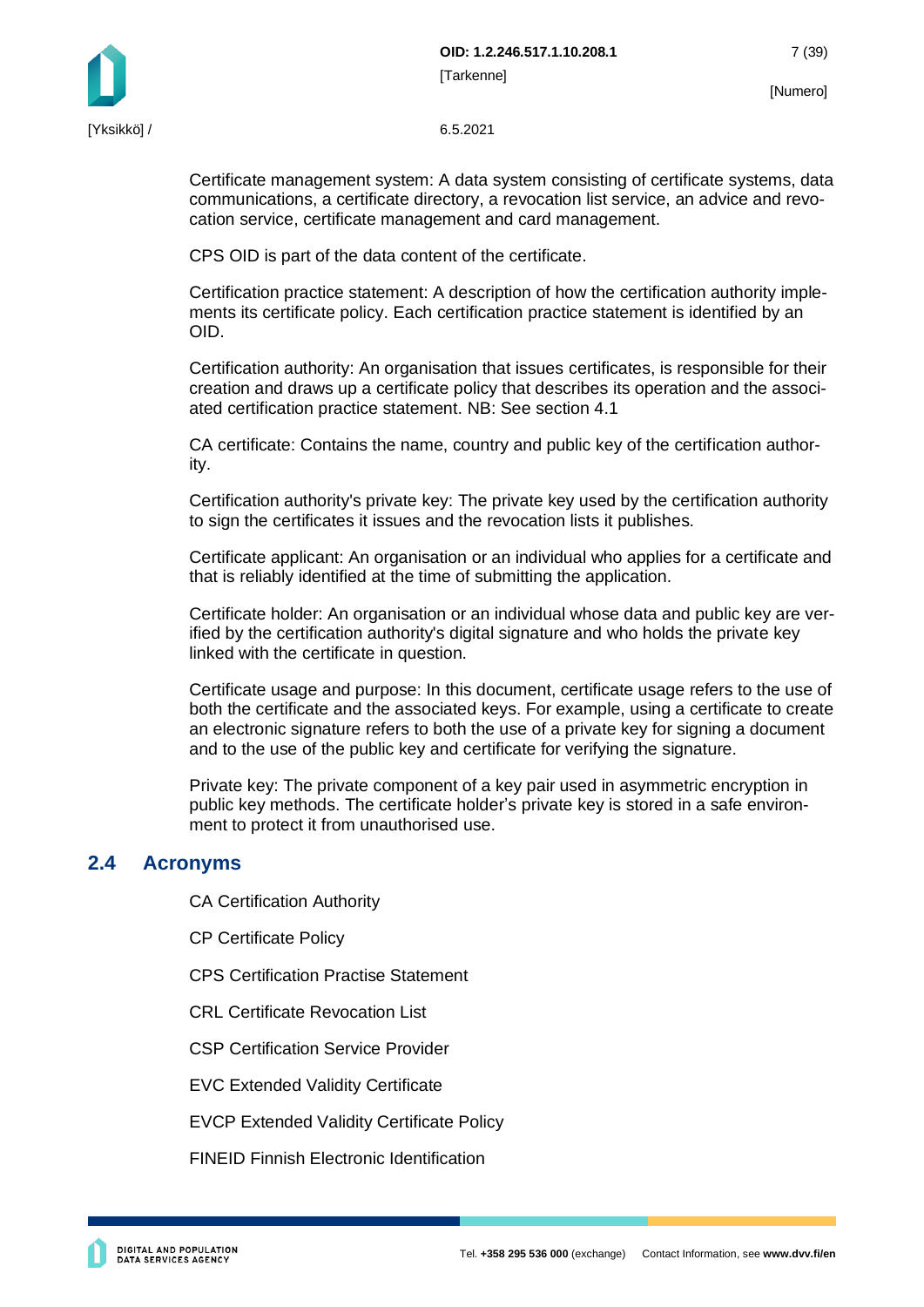HSM Hardware Security Module

HTTP Hypertext Transfer Protocol

ISO 27001, ISO/IEC 27001

LCP Lightweight Certificate Policy

LDAP Lightweight Directory Access Protocol

OID Object Identifier

PDS PKI Disclosure Statement

PKI Public Key Infrastructure

RSA Rivest, Shamir, Adleman, a public key algorithm, an asymmetric algorithm

SSL Secure Socket Layer

TLS Transport Layer Security

DPDSA Digital and Population Data Services Agency

## <span id="page-8-0"></span>**3 Common concepts**

## <span id="page-8-1"></span>**3.1 Certification authority**

A certification authority is a party that issues and creates certificates trusted by the certificate service users (customers and parties relying on the certificate). The certification authority has overall responsibility for the provision of the certificate services defined in section 4.2. The certification authority is identified in the certificate as the issuer of the certificate, and its public key is used to sign qualified certificates.

The certification authority may use third parties in its provision of certificate services to provide parts of the service. However, the certification authority will always carry the overall responsibility and ensure that the procedural requirements set forth in this document are met. The certification authority may, for example, outsource all components of the service, including the certificate creation service. However, the key used for signing the certificates will be defined as belonging to the certification authority, and the certification authority retains overall responsibility for meeting the requirements specified in this document and the responsibility for issuing certificates to be granted to the public.

The certification authority is a certification service provider issuing certificates to the public.

The certification authority meets the following terms and conditions:

The certification authority agrees to adhere to the terms and conditions set out in the certificate policy.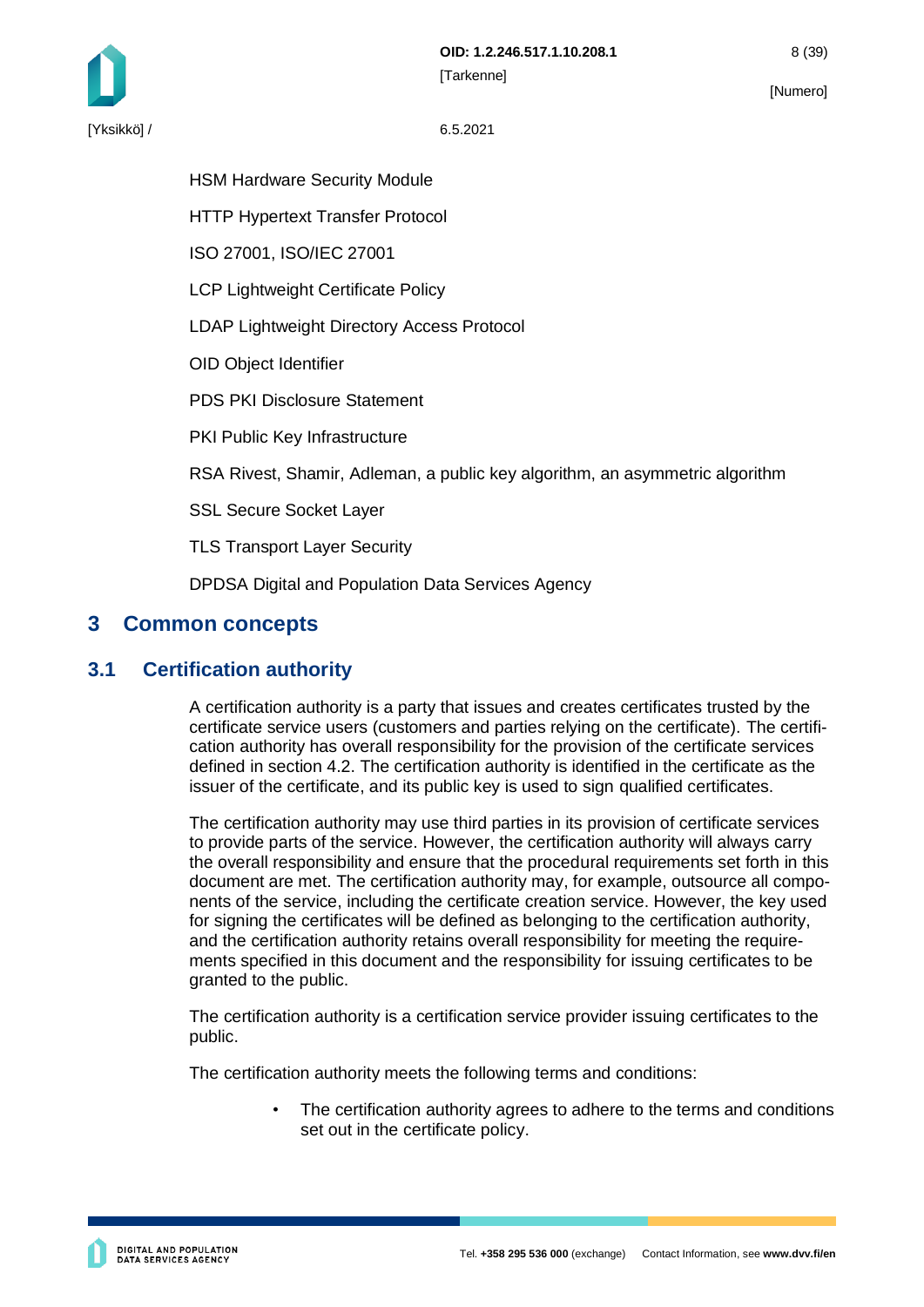

- The certification authority prepares a certificate practice statement and other procedural instructions that complement the certificate policy.
- The certification authority maintains adequate financial resources in order to secure the operations referred to in this certificate policy. The certification authority is responsible for the certificate activities and the associated risks and requires the certificate system suppliers to take appropriate risk management measures in order to safeguard against risks related to the activities.
- The certification authority maintains a register of its approved registration authorities.
- The certification authority makes decisions on cross-certification in cooperation with other certification authorities.
- The certification authority is responsible for the life cycle of key pairs created by it (generation, storage, backups, publishing and disposal) and for publishing the revocation lists.

The certification authority agrees to:

1. offer the certificate, directory and revocation services specified in the certificate policy;

2. provide the management and monitoring functions described in sections 4–6 of this certification practice statement;

3. reliably identify certificate applicants;

4. issue certificates in accordance with this certification practice statement;

5. comply with valid acts and decrees as well as any regulations and guidelines issued by virtue of them, and support the rights of certificate users and relying parties;

6. ensure that sufficient independent auditing is performed in accordance with the certification practice statement;

7. ensure the functioning of the certification authority; and

8. comply with all terms and conditions in the certificate policy and this certification practice statement.

The certification authority may, at its discretion, offer additional functions or services related to the certificate system.

The certification authority is responsible for ensuring that information contained in the certificate is in accordance with this certification policy statement.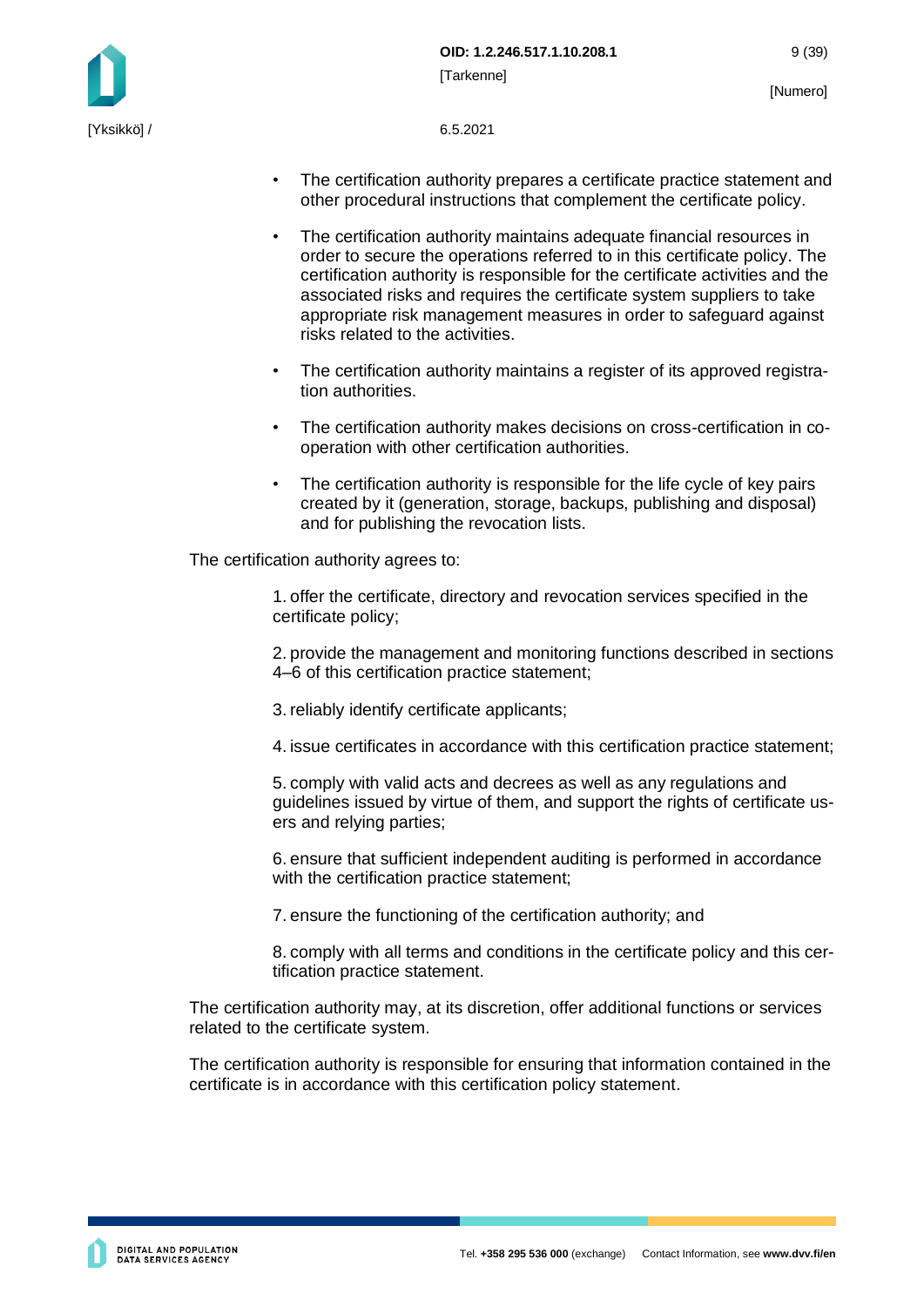

## <span id="page-10-0"></span>**3.2 Certificate Services**

#### <span id="page-10-1"></span>**3.2.1 Registration authority**

Registration authorities who operate under this certificate policy must meet the following terms and conditions:

> • The registration authority agrees to comply with the requirements set out in this certification practice statement.

• The registration authority must be approved and registered by the certification authority.

• The registration authority is responsible for the identification of certificate applicants.

• The registration authority is responsible for the trustworthiness of the registration point personnel. The registration authority obtains background checks on recruited personnel as required by the certification authority and ensures the trustworthiness of its personnel at all times. The certification authority approves the registration point personnel on the basis of background checks obtained by the registration authority.

A registration authority operating under this certificate policy must agree to:

1. comply with valid legislation as well as the regulations and guidelines issued by virtue of it;

2. provide the management and monitoring functions specified in sections 4–6 of this certification practice statement;

3. complete an identification procedure on certificate applicants as described in Chapters 4–6 of this certification practice statement and the certificate policy as well as submit the applicant's data to the certification authority for the purpose of creating the certificate;

4. perform the agreed assignments and support the rights of certificate users and relying parties; and

5. comply with all terms and conditions related to the registration service in the certificate policy and this certification practice statement.

The registration authority may offer additional functions or services approved by the certification authority. The registration authority is responsible for all registration services provided by it. The registration authority for the service certificate is the Digital and Population Data Services Agency.

### <span id="page-10-2"></span>**3.2.2 Revocation service**

The certificate revocation service revokes service certificates that the certificate holder or the certification authority wishes to revoke before their stipulated expiry date. Revoked service certificates are added to the revocation list. Reasons for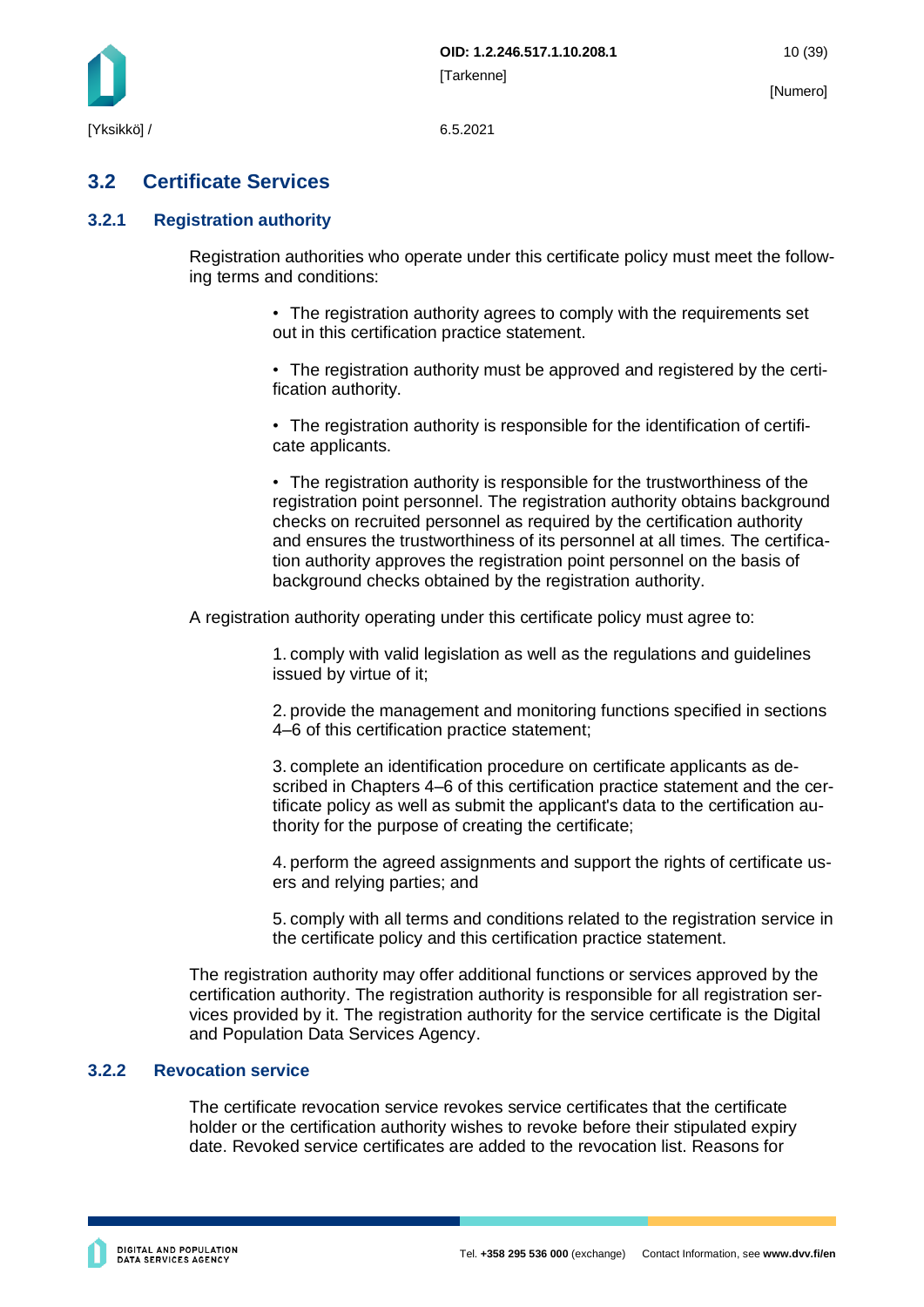

revoking service certificates may include knowing or suspecting that the certificate holder's private key has been compromised.

#### <span id="page-11-0"></span>**Directory service**

The directory service is a public Internet-based service which can be used to retrieve all service certificates issued by the certification authority as well as CA certificates and revocation lists. The directory service is available at ldap://ldap.fineid.fi.

## <span id="page-11-1"></span>**1. Certificate policy and certification practice statement**

#### <span id="page-11-2"></span>**3.2.3 Purpose**

A certificate policy is a document drawn up by a certification authority (CA) which describes the practices and principles used in certification. The certification practice statement is a more detailed description of the certification authority's activities than a certificate policy.

#### <span id="page-11-3"></span>**3.2.4 Level of detail**

The certification practice statement describes in more detail than the certificate policy the practices the certification authority follows in issuing certificates and other administration. It specifies how a certain certification authority meets the technical, organisational and procedural requirements specified in the certificate policy.

#### <span id="page-11-4"></span>**3.2.5 Approach**

The approaches of the certificate policy and the certification practice statement are completely different. A certificate policy is formulated independently of the details in a certain certification authority's operating environment. A certification practice statement, on the other hand, is specifically prepared to match the certification authority's organisation structure, operating methods, facilities and ICT environment. The certificate policy may be defined by a certificate service user, while the certification practice statement is always specified by the certificate provider.

#### <span id="page-11-5"></span>**3.2.6 Other documents published by the certification authority**

In addition to the certificate policy and certification practice statement, the certification authority may publish other documents pertaining to its certification activities. Such terms and conditions of use may contain many types of commercial terms or, among other things, be associated with a certain PKI. Even if the customer is not necessarily informed of these terms, they may still become applicable.

The PKI disclosure statement is part of the certification authority's terms of use related to the functionality of the public key system. The certification authority should make the PKI disclosure statement available for both the customers and the relying parties.

### <span id="page-11-6"></span>**2. Customer and signatory**

A "customer" refers to a party that applies to the certification authority for certificates and that has a contractual relationship with the certification authority (an organisation or an individual). A "signatory" refers to the party to which the certificate was issued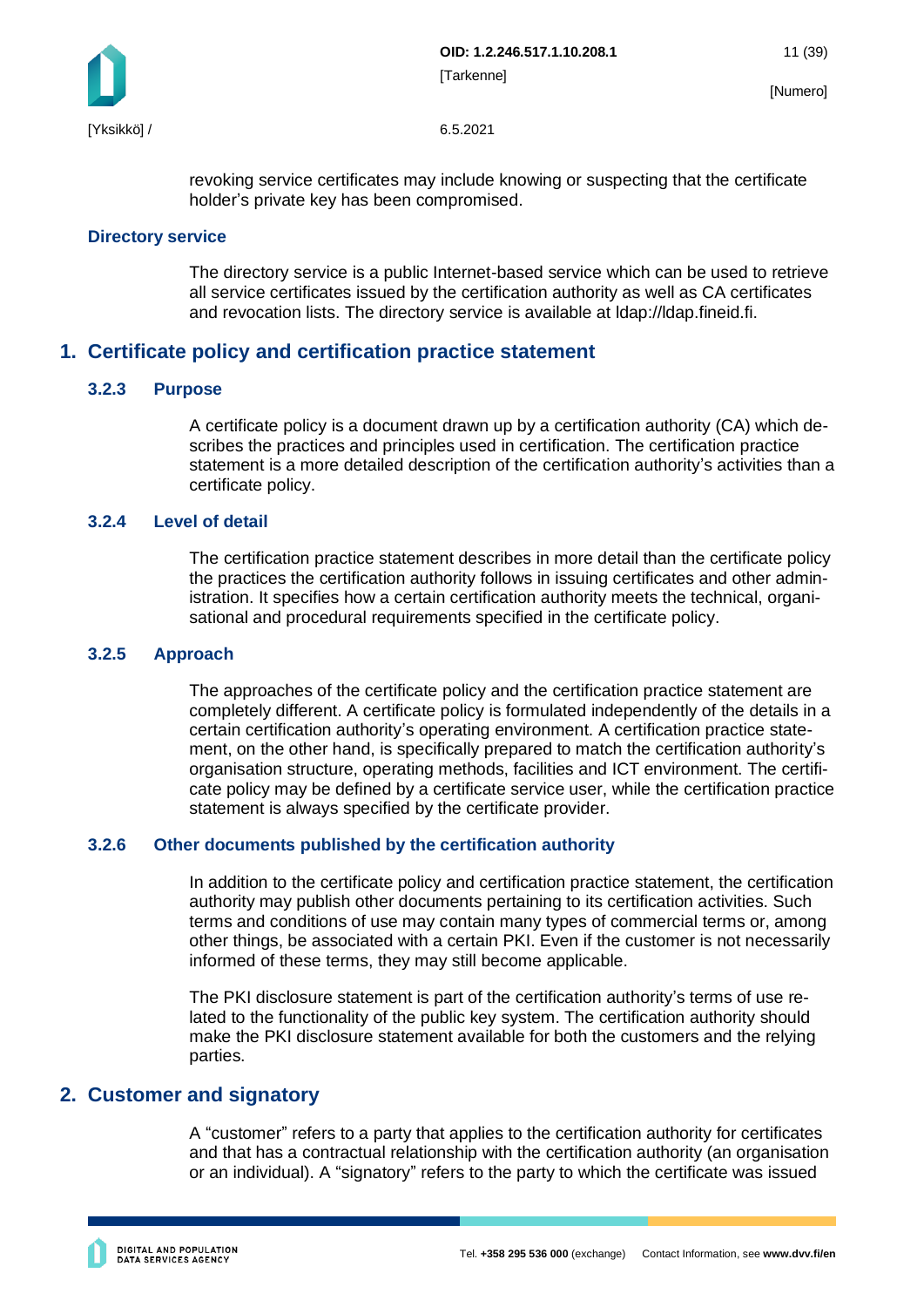

(an organisation or an individual). The customer is responsible for the use of a private key associated with a certificate based on a public key. The signatory, on the other hand, is a person who can be authenticated using a private key and who controls the private key's use.

When certificates are issued to individuals for their private use, the same person may be both a customer and a signatory. In other cases, as when certificates are issued for employees, the customer and the signatory are different parties. For example, an employer may be the customer, while an employee is the signatory.

These two concepts are used in this document to make this distinction whenever necessary. In all cases, however, the difference is not quite clear.

## <span id="page-12-0"></span>**4 Introduction to certificate policy documents**

## <span id="page-12-1"></span>**4.1 General points**

A certificate policy is a document drawn up by a certification authority (CA) which describes the practices and principles used in certification. The certification practice statement is a more detailed description of the certification authority's activities than a certificate policy.

The certification practice statement is applied to the Digital and Population Data Services Agency's service certificates. The service certificate is a certificate granted by the Digital and Population Data Services Agency used to authenticate a service provider's service or server.

A certificate is a dataset that, in connection with authentication or encryption, links the authentication data to the certificate holder and authenticates the service certificate holder. The certificate data are signed electronically by the certification authority's private key. Certificates referred to in this certification practice statement are based on a public key infrastructure (PKI).

Server certificates can be used to authenticate both public administration and private sector services. The server certificate allows the service user to verify the authenticity of the service provider.

The Digital and Population Data Services Agency's certification practice has a unique identifier (OID). The certification authority's activities include the provision of certification, directory and revocation services as well as registration. For a more detailed description of these activities, see section 4.2.

## <span id="page-12-2"></span>**4.2 Unique identifiers**

A certificate contains two unique identifiers (OIDs). One of them indicates the ETSI TS 102 042 Certificate Policy that the certificate complies with, and the other identifies the certification practice statement.

A certificate policy is defined by a unique identifier issued by the DPDSA.

These unique identifies are: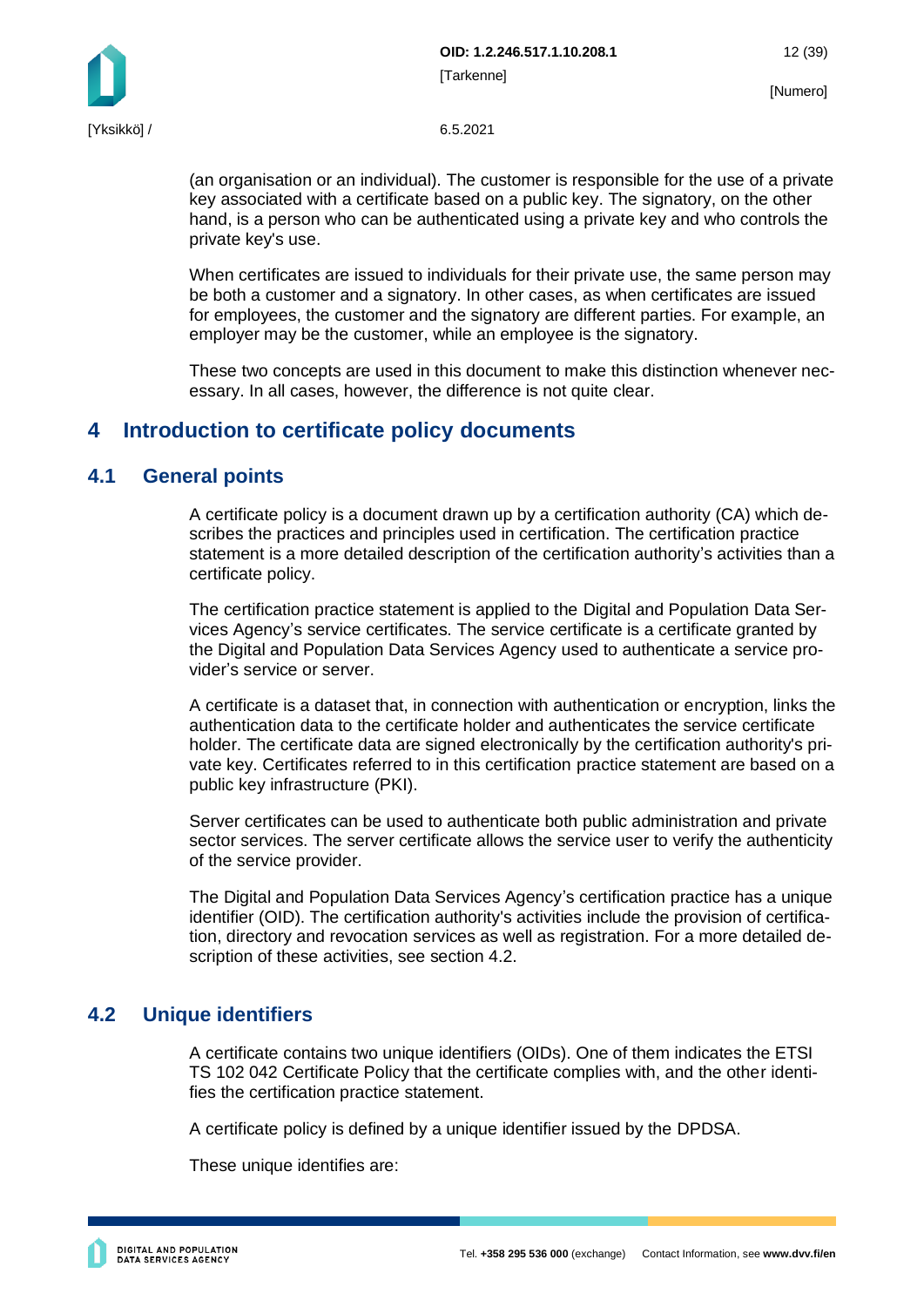



The OID of the ETSI TS 102 042 policy to be complied with (OVCP): 0.4.0.2042.1.7 [itu-t(0), identified-organization(4), etsi(0), other-certificate-policies(2042), policy-identifiers(1), ovcp (7)].

The Digital and Population Data Services Agency's server certificates for the Social Welfare and Healthcare Sector, certification practice statement OID:1.2.246.517.1.10.208.1.

OID for the DPDSA service certificate for the Social Welfare and Healthcare Sector, certificate policy: 1.2.246.517.1.10.208.

For the certificate policy, its PKI disclosure statement and the certification practice statements, visit www.fineid.fi/.

## <span id="page-13-0"></span>**4.3 User community and applicability**

The purposes of the server certificate referred to in this Certification Practice Statement include identifying a server and encrypting data communications. The certificate can be used without limitation according to its purpose in administrative applications and services and those provided by private individuals.

The certificate policy and certification practice statement contain requirements concerning the obligations of the certification authority, registration authority, certificate holder and relying party as well as matters related to legislation and dispute resolution.

### <span id="page-13-1"></span>**4.4 Compliance**

#### <span id="page-13-2"></span>**4.4.1 General points**

The certification authority provides certificate services on the terms and conditions set out in the certification practice statement document and assumes responsibility for their functioning. The certification authority is responsible for the functioning of the certificate system as a whole, including on behalf of any registration authorities and technical suppliers it may use. This certification practice statement was registered by the Digital and Population Data Services Agency. The certificate policy documents are published at www.fineid.fi, where they can be accessed by anyone. The certification authority's operation is audited every year and whenever significant modifications have been made in the system. Certificate audit reports are available on request.

#### *Information security audit*

The DPDSA carries out information security audits on the facilities, equipment and operations of its technical suppliers as appropriate.

The Digital and Population Data Services Agency's information security audits are carried out by a third-party auditor who is independent of the certification authority.

The objects of the audit are determined by the Act on Strong Electronic Identification and Trust Services (617/2009) or, if the Digital and Population Data Services Agency is carrying out the audit, information security standard ISO 27001, the Digital and Population Data Services Agency's information security policy or the technical terms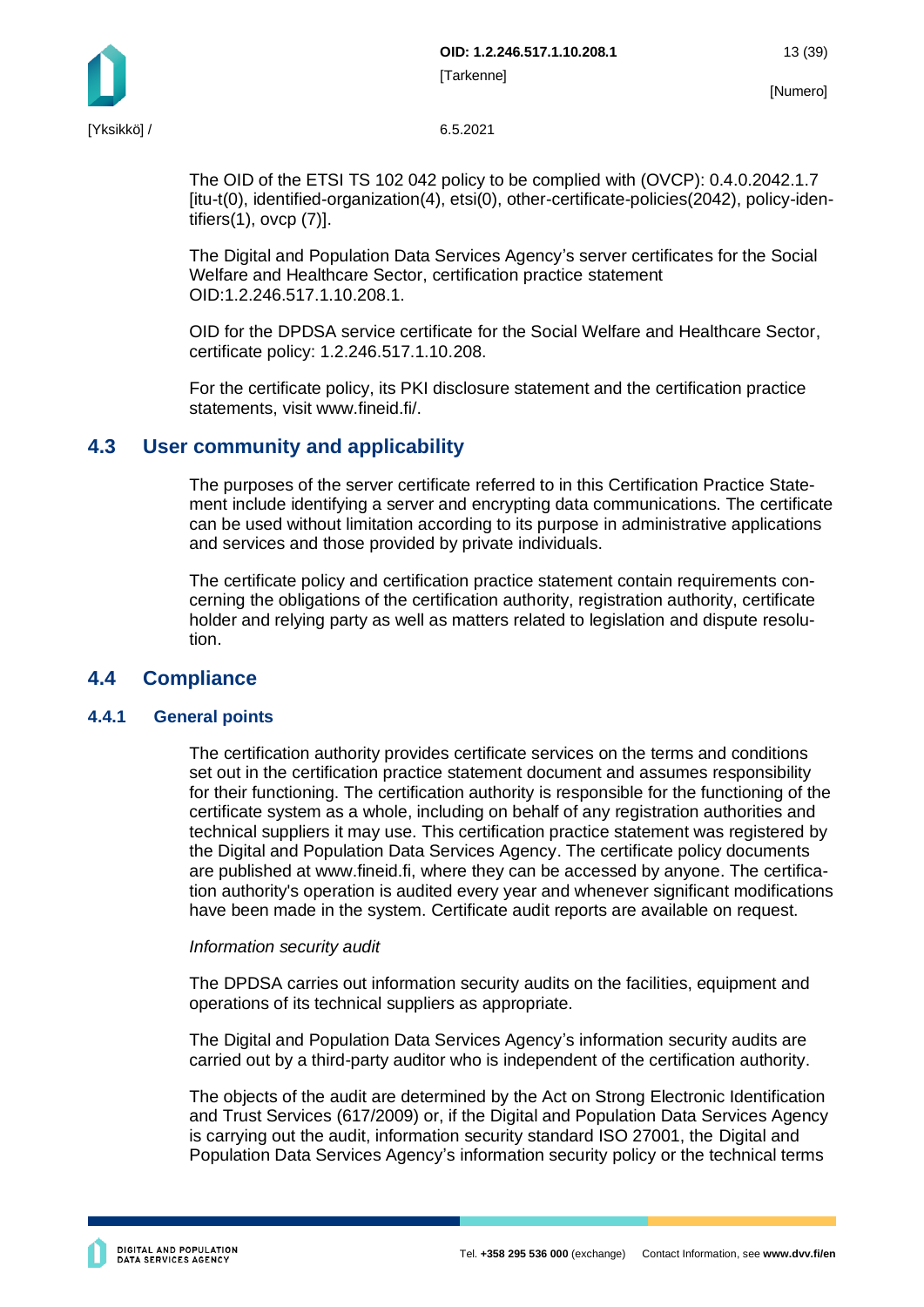**OID: 1.2.246.517.1.10.208.1** 14 (39) [Tarkenne]

[Yksikkö] / 6.5.2021

of delivery. Audited information security properties include confidentiality, integrity and availability.

In the audit, the certificate policy, the certification practice statement, the application instructions and their compatibility with ETSI TS 102 042 standard are compared regarding the entire certificate organisation and system.

#### *Measures resulting from deviations*

Observed deviations are recorded in the audit report and responded to in accordance with legislation, information security standard ISO 27001 and the valid terms of delivery.

#### *Communicating the result of an audit*

The results of an audit are communicated according to the law, information security standard ISO 27001, the Digital and Population Data Services Agency's information security policy and the valid terms of delivery. A detailed, standard form audit result report intended for internal use is confidential and will not be disclosed to the public. Standard form reports are prepared separately for external use.

#### *Archival of the audit documents*

The certification authority shall archive the audit reports and records, including information security audits and system audits. The archive data are stored in accordance with regulations pertaining to the certification authority in question.

For a description of the plans and policies concerning the certification authority's operation and the certification authority's obligations in case of emergencies and disruptions, see section 7.4.8., Continuity management and handling of deviations.

#### <span id="page-14-0"></span>**4.4.2 Compliance requirements**

For the certification authority's obligations, see section 6.1. The certification authority's operations meet the requirements set out in section 6.1. The certification authority's operations and their supervision also meet the requirements set out in section 7.

## <span id="page-14-1"></span>**5 Responsibilities, liabilities and limitations of liabilities**

## <span id="page-14-2"></span>**3. Certification authority's responsibilities**

The certification authority is responsible for the functioning of the certificate system as a whole, including on behalf of any registration authorities and technical suppliers it may use.

> • The Digital and Population Data Services Agency is a statutory certification authority.

• The certification authority shall act in compliance with current legislation.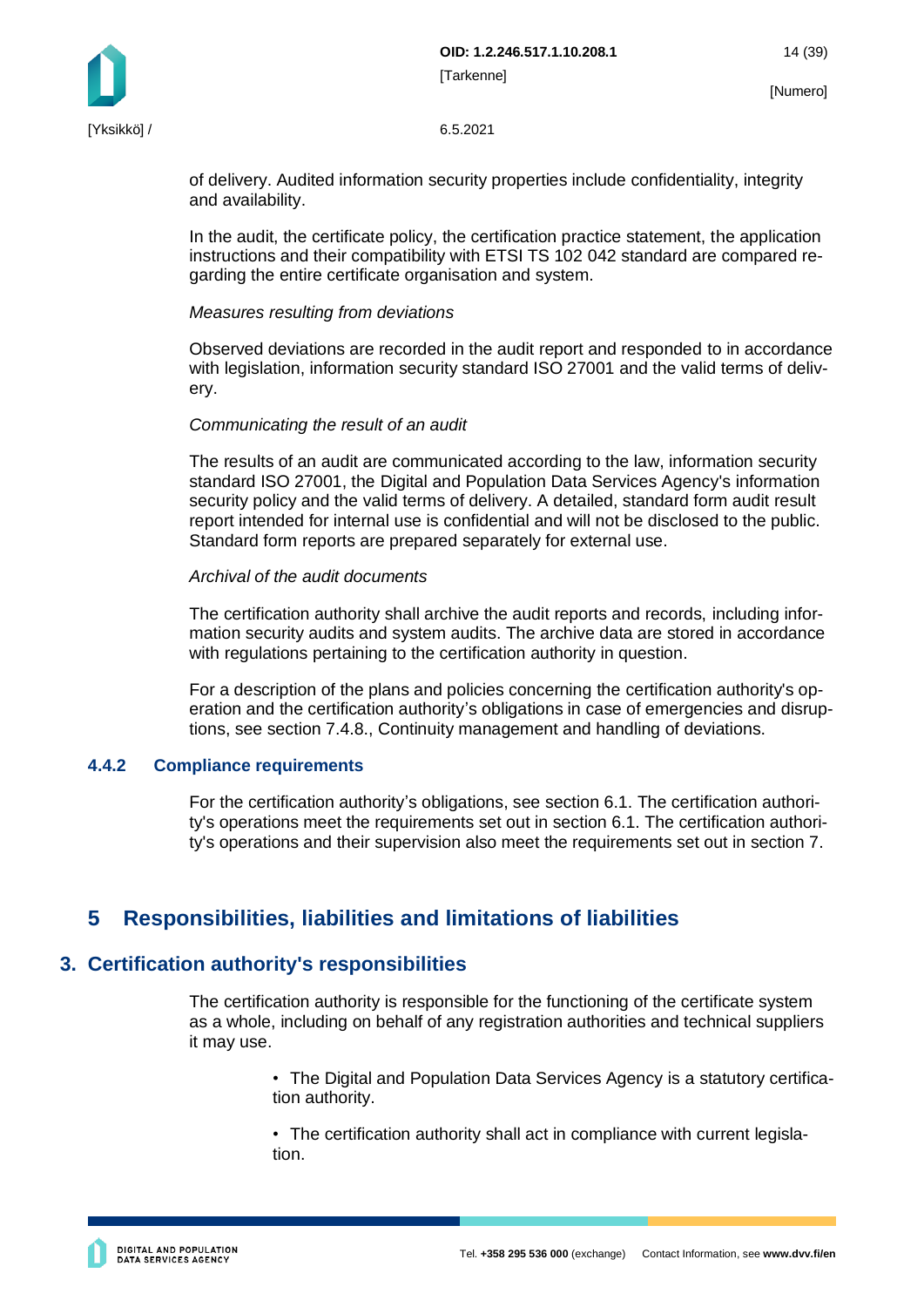

• The certification authority shall perform its duties carefully, reliably and appropriately.

• The certification authority shall have the necessary technical ability and financial resources for appropriately arranging the certificate activities and for covering potential liability for damages.

• The certification authority is responsible for all areas of the certification activity, including the reliability and functioning of the services and products produced by any technical suppliers or persons who assist the certification authority.

• The certification authority draws up and maintains a certificate policy which describes at a general level the procedures for the issuance. maintenance and management of service certificates, the terms and conditions, allocation of responsibilities, and other matters related to the use of service certificates.

• The certification authority draws up and maintains certification practice statements which describe how the certification authority applies its certificate policy.

• The certification authority complies with the certificate policy and certification practice statement requirements.

• The certification authority makes the certificate policy and the certification practice statement publicly available.

• The certification authority shall employ sufficient staff with the expertise, experience and competence required for producing certificate services.

• The certification authority shall use reliable systems and products protected against unauthorised use.

• The certification authority shall keep publicly available information regarding its certificates and certificate activities, based on which the operation and reliability of the certification authority can be assessed.

The registration authority's responsibilities

The registration authority for the service certificate is the Digital and Population Data Services Agency.

> • The registration authority shall comply with the certificate policy and the certification practice statement in its registration activities.

> • The registration authority identifies the service certificate applicant reliably as described in the certification practice statement, ensuring that the applicant's identity, right to apply for a service certificate and other data related to the applicant necessary for issuing a service certificate are carefully verified.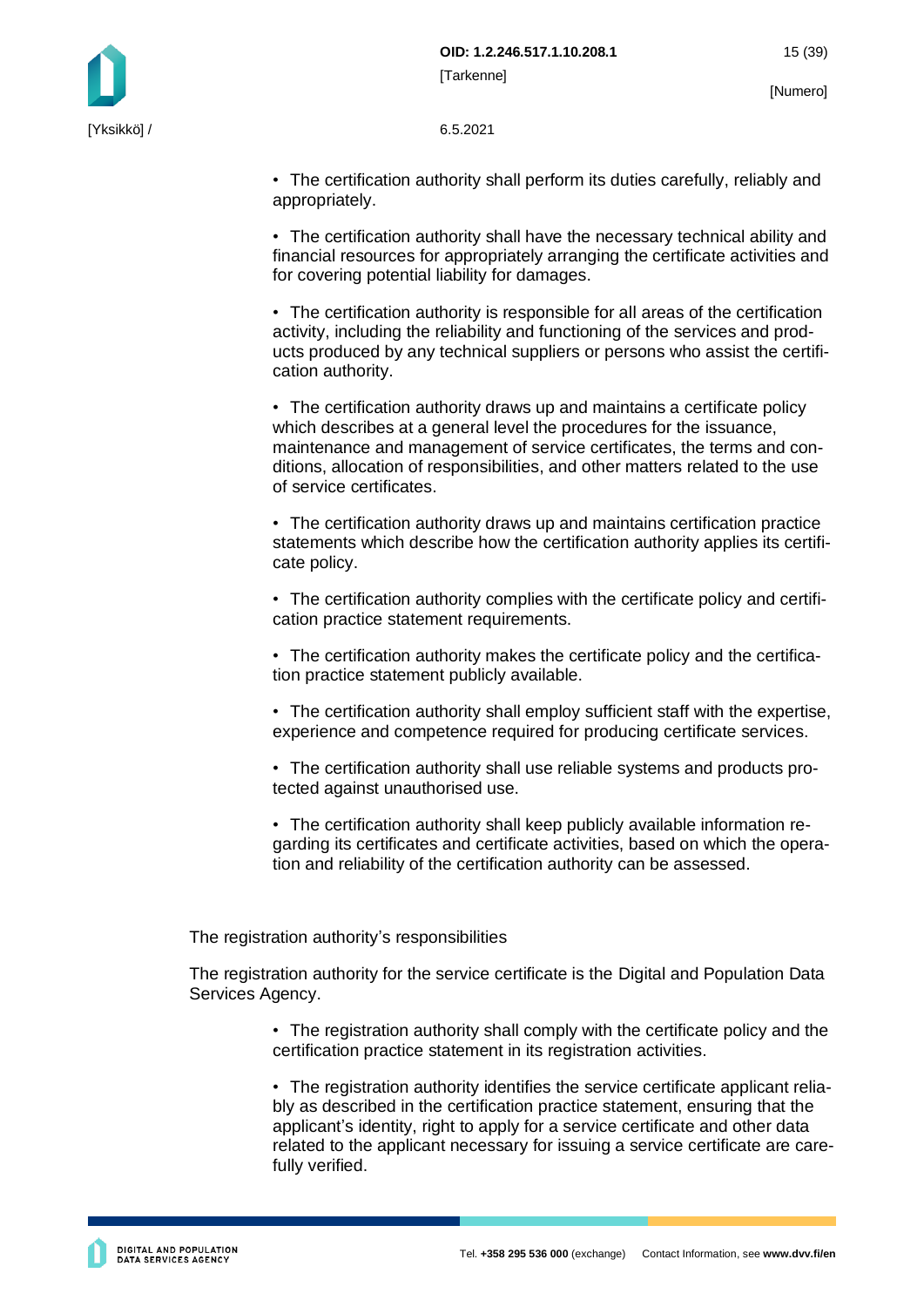

• The registration authority shall see to the careful handling and confidentiality of the data.

• The registration authority shall adhere to registration procedures agreed upon with the certification authority.

## <span id="page-16-0"></span>**4. Responsibilities of the customer and certificate holder**

• The service certificate holder is responsible for ensuring that the certificate is used in compliance with the purposes indicated in the service certificate application, the certificate policy, the certification practice statement and the contractual terms that are binding to the certificate holder.

• The certificate holder (service provider) is responsible for ensuring that the data provided in the application for the certificate are correct.

• The certificate holder must store their private key in a secure environment and make every effort to prevent its loss, disclosure to outsiders, modification or unauthorised use.

• The certificate holder must notify the certification authority immediately if it knows or suspects that the certificate holder's private key has been compromised or that there are errors in the certificate's data content. The certification authority will then revoke the certificate in question, and the relevant private key can no longer be used to produce a new certificate.

• A service certificate holder's responsibility for certificate use ends when they have reported the necessary data to the certification authority and when they have received a revocation notice from the person receiving the call. In order to terminate the liability, the revocation request must be made immediately upon noticing the reason for making the request.

All service certificates that are valid and have been issued using the exposed key must be revoked on one or several revocation lists whose validity period does not expire until the validity of the last revoked service certificate has expired.

If the private key used by the Digital and Population Data Services Agency in certificate creation or another technical method has become exposed or otherwise unusable, the Digital and Population Data Services Agency must duly notify all certificate holders and the Finnish Transport and Communications Agency of this.

A service certificate applicant shall submit to the registration authority a certificate request generated with their server to be certified, and the service certificate will be created on the basis of this request.

The certification authority's private key, which is used to sign service certificates, and the corresponding public key are 4096-bit RSA keys.

The lengths of the private and public key of the service certificate are up to the certificate applicant. The key length of a service certificate issued by the Digital and Population Data Services Agency is 4,096 bits at minimum.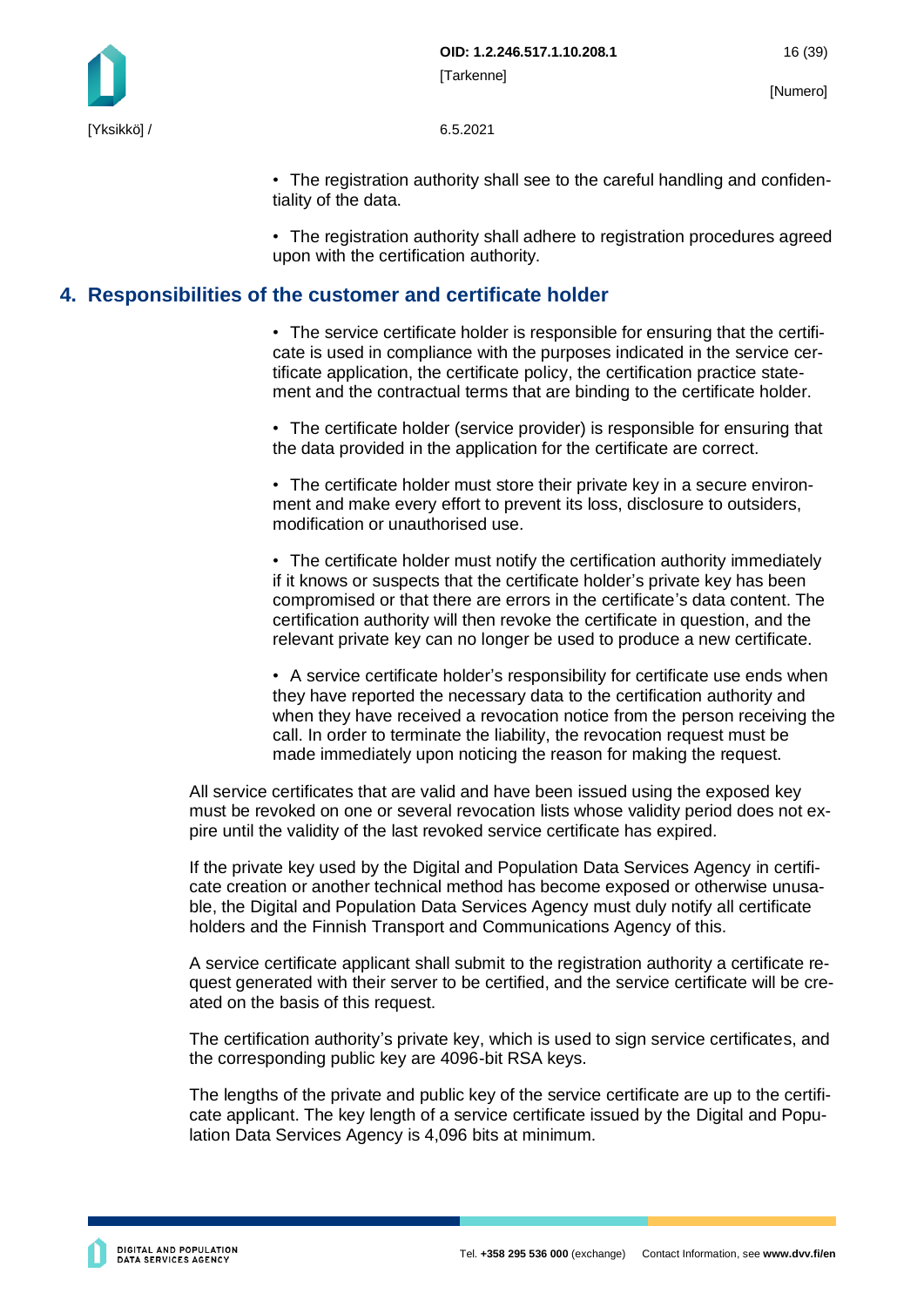

## <span id="page-17-0"></span>**5. Responsibilities of the party relying on a certificate**

It is the responsibility of the party relying on a service certificate to ensure that the certificate is used according to its intended use.

A party relying on the service certificate must adhere to the certificate policy and certification practice statement.

A party relying on a service certificate may trust the service certificate in good faith after verifying that the certificate is valid and that it is not on a revocation list. A party relying on a service certificate shall check that the certificate is not on the revocation list. In order to reliably verify the validity of a service certificate, the party relying on the service certificate must comply with the following procedure for revocation list checks.

If a party relying on the service certificate downloads the revocation list from a directory, it must verify the authenticity and integrity of the revocation list by checking the list's electronic signature. In addition, the validity period of the revocation list must be checked.

If the most recent revocation list cannot be retrieved from the directory because of hardware or directory service malfunction, no certificate should be accepted if the validity period of the last retrieved revocation list has expired. All certificates are accepted after the validity period at the risk of the party relying on the certificate.

## <span id="page-17-1"></span>**6. Responsibilities and limitations of liability**

*Certification authority*'*s responsibilities*

The Digital and Population Data Services Agency complies with the valid Finnish legislation in its certificate service activities.

The Digital and Population Data Services Agency as a certification authority is liable for the safety of the entire certificate system. The certification authority is liable for services it has commissioned as if for its own.

The Digital and Population Data Services Agency ensures that service certificates are created in accordance with the procedures defined in the certificate policy and the certification practice statement and according to the data provided by the certificate applicant. The Digital and Population Data Services Agency is only responsible for the data it has stored in the service certificate.

The Digital and Population Data Services Agency's liability related to the provision of certificate services is determined under the valid cooperation agreements and pursuant to the provisions in the Tort Liability Act (412/1974). In addition, the requirements laid down in the Act on Strong Electronic Identification and Trust Services (617/2009) apply to the Digital and Population Data Services Agency.

The Digital and Population Data Services Agency ensures that the service certificate will be available from the time it is handed over for its entire period of validity, unless it has been reported to the revocation list.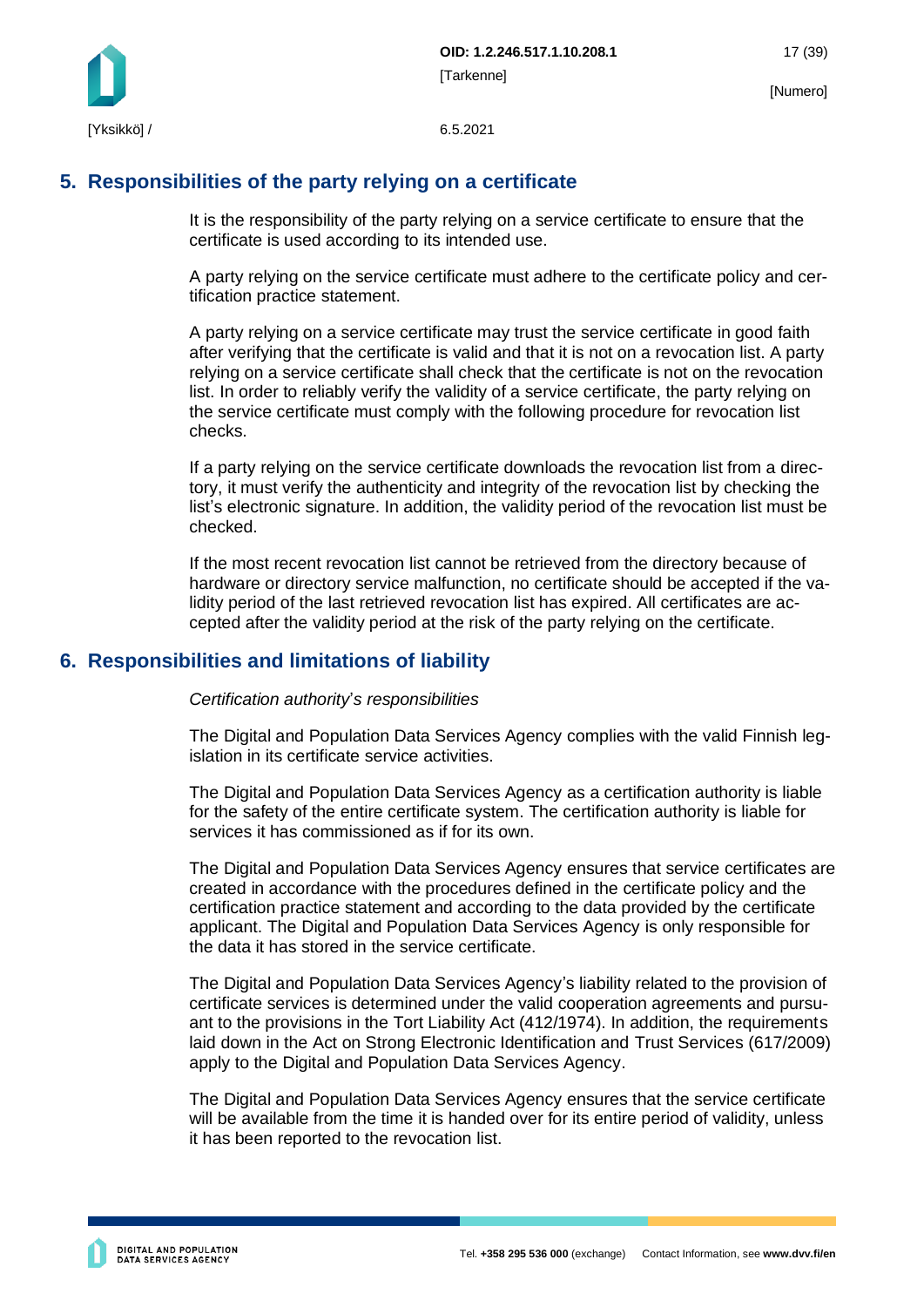The Digital and Population Data Services Agency ensures that the service certificate has been handed over to an applicant identified as required when issuing service certificate.

When signing a service certificate with its private key, the certification authority assures it has checked the data in the certificate following the procedures described in the service certificate policy and the certification practice statement.

The certification authority ensures that the right service certificate is put on the revocation list and that it appears on the revocation list in the time specified in the certification practice statement.

#### *Registration authority*'*s responsibilities*

The registration authority of the service certificate is the Digital and Population Data Services Agency or its contracting partner under the responsibility of and contracted by the Digital and Population Data Services Agency.

#### *Certificate holder*'*s responsibilities*

The service certificate holder is responsible for ensuring that the certificate is used in compliance with the purposes indicated in the service certificate application.

A service certificate holder's responsibility for certificate use ends when they have reported the necessary data to the certification authority and when they have received a revocation notice from the person receiving the call. In order to terminate the liability, the revocation request must be made immediately upon noticing the reason for making the request.

#### *Responsibilities of a party relying on a certificate*

A party relying on a service certificate may not trust the correctness of a certificate in good faith if the validity of the certificate has not been checked against the revocation list. Accepting a service certificate in the above cases releases the Digital and Population Data Services Agency from liability. A party relying on a service certificate shall verify that the issued certificate corresponds to its intended use in the legal action in which it is used.

#### *Limitations of liability*

The Digital and Population Data Services Agency is not liable for damages and costs caused by the disclosure of a certificate holder's private key unless the disclosure is the direct result of the Digital and Population Data Services Agency's actions.

The maximum extent of the Digital and Population Data Services Agency's liability to the certificate holder and a relying party is any direct damage incurred, if the damage is the result of the Digital and Population Data Services Agency's direct actions, however at most 15% of the amount invoiced for the certificates over the preceding 3 months (share payable to the DPDSA).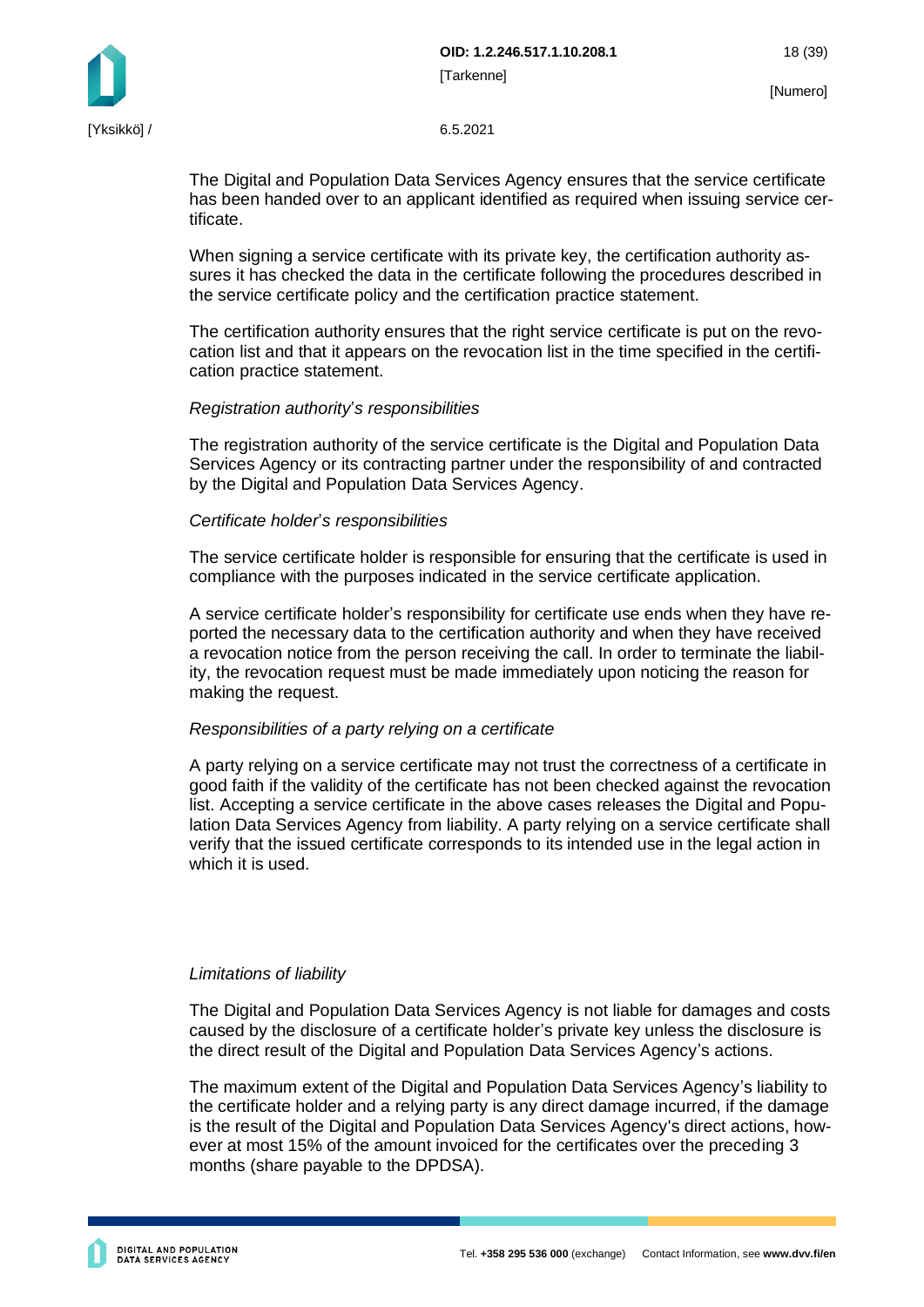**OID: 1.2.246.517.1.10.208.1** 19 (39) [Tarkenne]

The Digital and Population Data Services Agency is not liable for indirect or consequential damage caused to the certificate holder. Neither is the Digital and Population Data Services Agency liable for indirect or consequential damages incurred by other partners of the relying party or the certificate holder.

The Digital and Population Data Services Agency is not responsible for the operation of public telecommunications, such as the Internet, or for the inability to execute a transaction because of the non-functionality of a device or software used by the service certificate holder, or for the use of a service certificate in contradiction to its intended use.

The certification authority has the right to develop the certificate service. A certificate holder or a relying party must bear their own expenses thus incurred, and the certification authority is not liable to compensate the certificate holder or a relying party for any expenses caused by the certification authority's development work.

The certification authority has the right to interrupt the certificate service for modifications or maintenance. Modifications to or maintenance of the revocation list will be announced in advance.

The certification authority is not liable for errors in the online service or applications that are intended for end users and based on a certificate or any expenses arising from them.

The responsibility of a certificate holder ends when he or she, or a representative of the certificate holder's organisation, have reported to the certification authority the necessary data for revoking the certificate and when they have received a revocation notice from the person receiving the call. In order to terminate the liability, the revocation request must be made immediately upon noticing the reason for making the request.

## <span id="page-19-0"></span>**7. Requirements applicable to the operation of the certification authority**

The certification authority shall take management actions that meet the following requirements.

They include the offer of registration services, creation of certificates, distribution of certificates, revocation of certificates and communication about certificate revocation (see section 4.2). If the requirement is related to the certification authority's specific area of service, it is given under the corresponding heading. If no area of service is itemised below or if "certification authority in general" is mentioned, the requirement applies to the certification authority's general operations.

The purpose of these procedural requirements is not to restrict the certification authority's possibility of charging for the services.

The requirements presented here apply to the security objectives and the administrative means used to attain them, for which detailed requirements are presented if deemed necessary for meeting the objectives.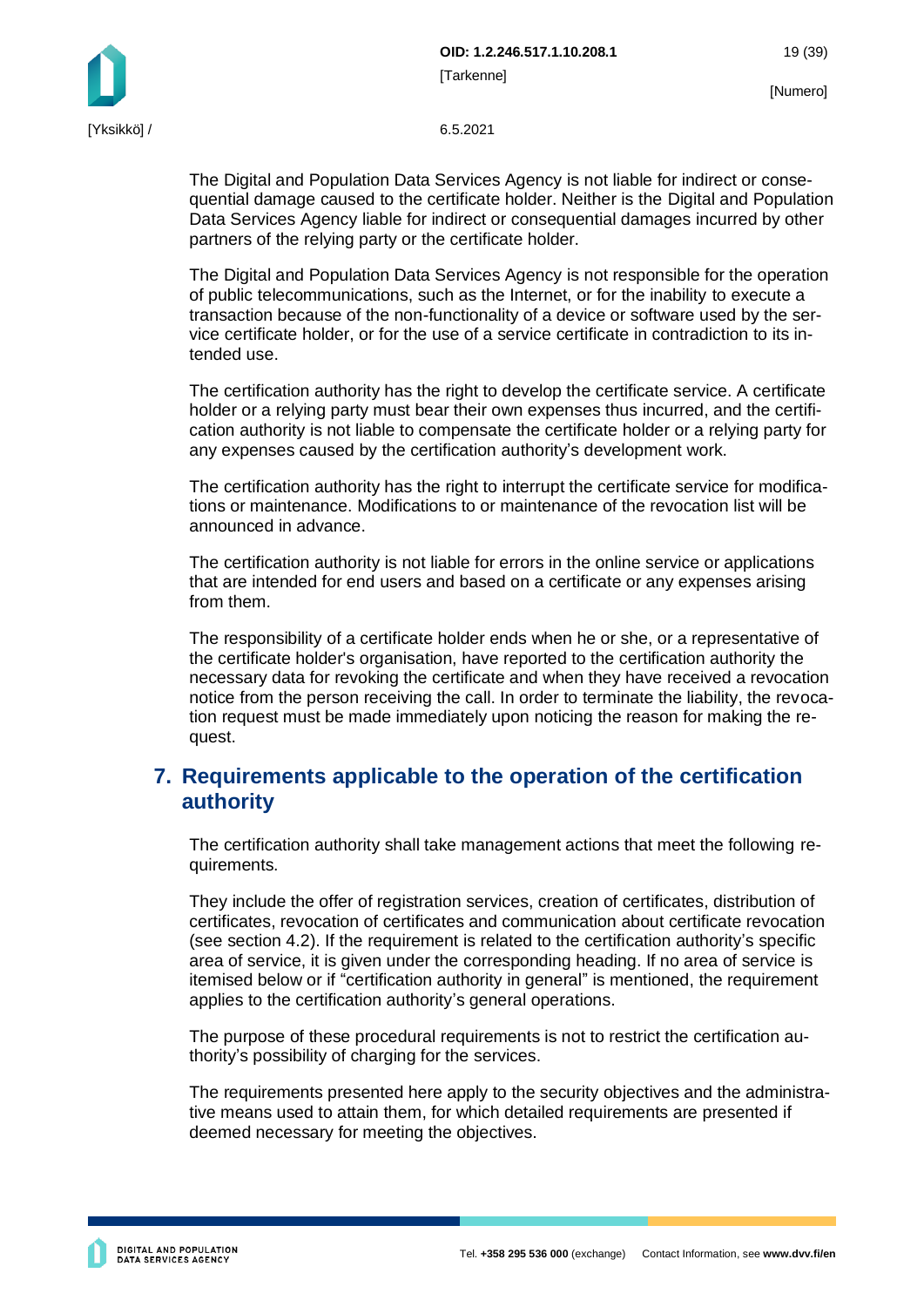

## <span id="page-20-0"></span>**8. Certification practice statement**

The certification authority prepares a certificate practice statement and other procedural instructions that complement the certificate policy. The certification authority ensures that certificate policies, certification practice statements and PKI disclosure statements are publicly available at www.fineid.fi.

The rights and obligations of a service certificate applicant are specified in the application document and general terms and conditions, which comprise the contract concluded with the certificate applicant.

The application document and the terms and conditions of use clearly state that the applicant for a service certificate, with his or her signature, confirms the correctness of the information provided and approves of the creation of the service certificate and its publication in the public directory. At the same time, the applicant accepts the rules and terms pertaining to the use of the service certificate and the obligation to report any misuse or disclosure of a private key.

The certification authority specifies and approves the certification practice documents.

The certification authority ensures that its certification activity and certification practice conform to this certificate policy.

The certification authority's operation is audited at least once a year. In the audit, the certificate policy and the certification practice statement are compared to the certification authority's activities across the board. If non-conformities are found, the certification authority will take action to rectify them without delay.

The algorithms and other technical details used in certification and certificates are described in section 7.2.

## <span id="page-20-1"></span>**9. Life cycle management of keys used in a public key infrastructure**

#### <span id="page-20-2"></span>**5.1.1 Creation of certification authority's keys**

The certification authority generates its private signature keys and corresponding public keys. The certification authority's private keys are stored in hardware security modules administered by the certification authority, which meet the requirements of the necessary security standard.

It is possible that Digital and Population Data Services Agency issues a certificate for it´s own purposes. In that case it follows the same requirements than issuing certificates for other organisations.

The certification authority sees to it that the certification authority's private keys are protected against disclosure and unauthorised use. A backup copy is made of the certification authority's private keys in a manner that is suitable for ensuring critical information security.

The keys are stored in hardware security modules administered by the certification authority. The modules meet FIPS 140-1 Level 3 requirements.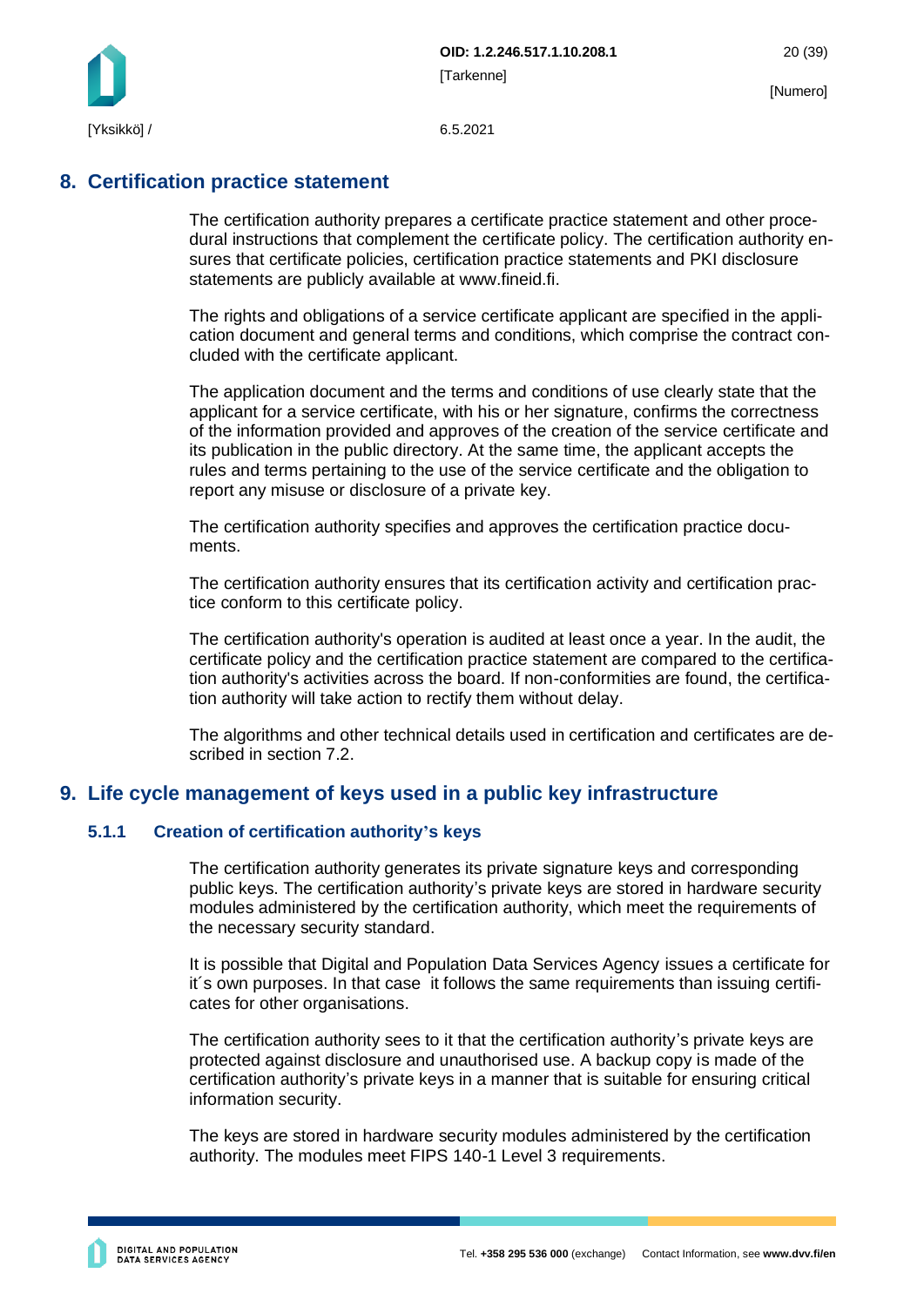



The certification authority's private key, which is used to sign service certificates, and the corresponding public key are 4096-bit RSA keys.

The lengths of the private and public key of the service certificate are up to the certificate applicant. The key length of a service certificate issued by the Digital and Population Data Services Agency is 4,096 bits at minimum.

The certification authority creates a new key pair and CA certificate no later than five years and three months before the expiry of the previous CA certificate. The CA certificate is submitted to a public directory as described in section 7.3.5.

The generation of the private key requires the simultaneous presence of, or activation of a function by, at least two persons.

#### <span id="page-21-0"></span>**5.1.2 Storage, backup and recovery of the certification authority's key**

The certification authority's private keys are protected against disclosure and unauthorised use.

The keys are stored in hardware security modules administered by the certification authority. The modules meet FIPS 140-1 Level 3 requirements.

A backup copy of the certification authority's private key exists.

The security features and storage of the backup copy are compliant with the security requirements pertaining to the original certification authority private key in all circumstances.

The private keys and their backups are stored with strong encryption in devices that meet the requirements of critical information security.

#### <span id="page-21-1"></span>**5.1.3 Distribution of the certification authority's public key**

The CA certificate containing the certification authority's public key can be retrieved from the public directory or a service provided by the certification authority. The certification authority publishes its public key in a publicly accessible directory at ldap://ldap.fineid.fi and its website at www.fineid.fi.

#### <span id="page-21-2"></span>**5.1.4 Backup key system**

The signatory's private signature keys are not stored in a way that enables decryption and backup copying, which would allow authorised parties in certain situations to undo the encryption by utilising information from one or more parties.

#### <span id="page-21-3"></span>**5.1.5 Use of the certification authority's key**

The field that determines the intended use in the certificate's data content specifies the intended use of the key pertaining to the certificates.

The CA certificate is only used to sign service certificates and revocation lists associated with them. For a technical description, see the FINEID S 2 specification.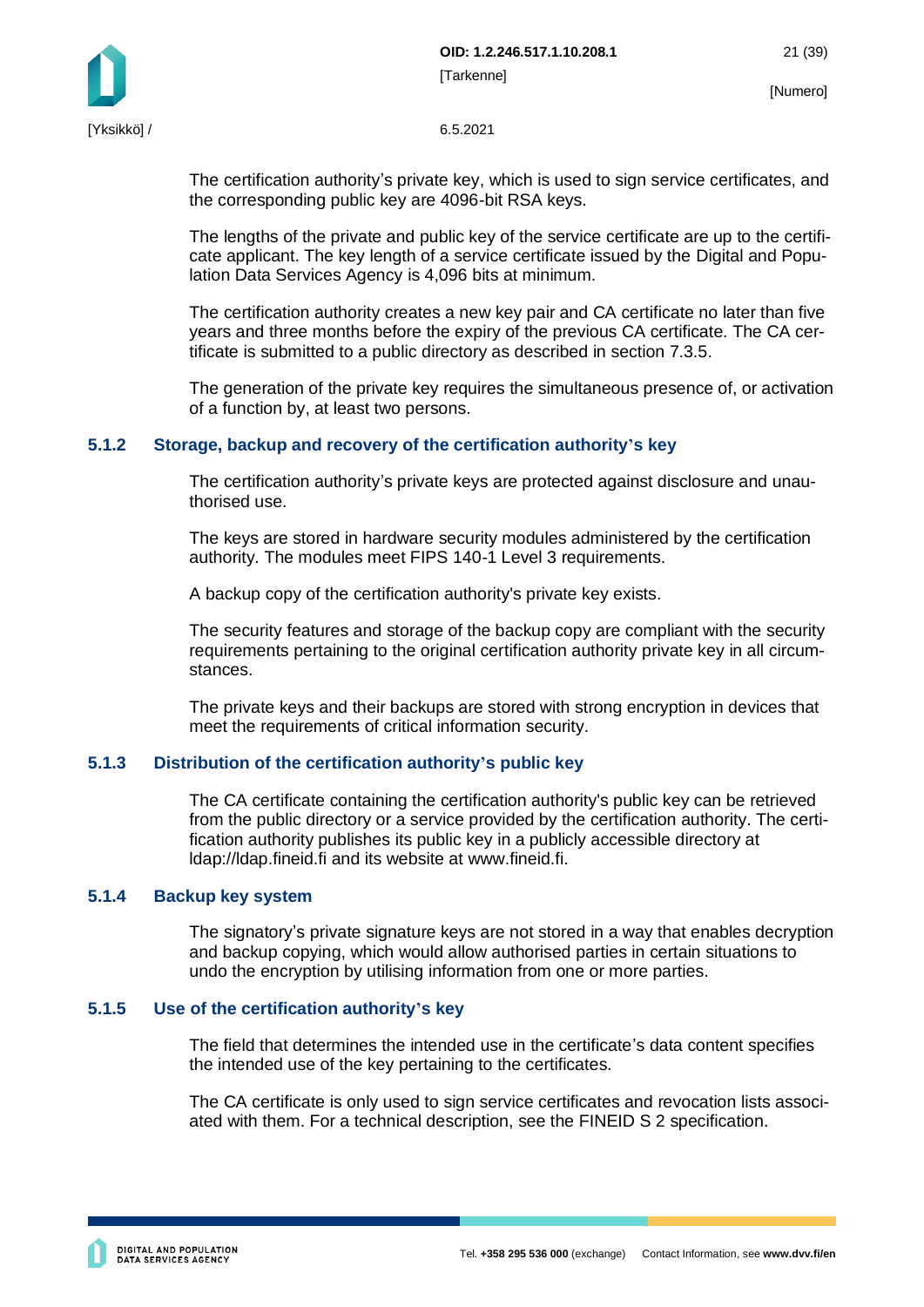

Once the CA certificate expires, the certification authority's private keys in the security module are destroyed and will not be reused.

The certification authority's private keys are encrypted and stored in security modules.

The certification authority's private keys are activated by authorised personnel using security module management cards. The use of the certification authority's private keys is prevented by authorised personnel using management cards or by disconnecting power from the security module where the certification authority's private keys are stored.

The certification authority has the right to transfer its private keys to another security module if the original HSM is replaced or decommissioned for service.

The certification authority's private keys are destroyed after expiry. The certification authority's private keys can only be destroyed by the certification authority. If the certification authority's operations are terminated, its private keys and their copies are destroyed.

The certification authority creates a certificate holder's key pair where necessary. The certificate and the associated key pair and password are then delivered to the certificate holder using a method that prevents unauthorised access.

<span id="page-22-0"></span>The secure key pair creation and storage process prevents the exposure of the keys beyond the key creation system.

## **10. Life cycle management of certificates used in a public key system**

#### <span id="page-22-1"></span>**5.1.6 Signatory registration**

The certification authority must ensure that the signatories are appropriately identified and authenticated and that the signatory's certificate requests are complete, true and appropriately authorised.

The official name and other data submitted by the applicant and verified by the registration authority are used when naming the service certificate holder.

The set of attributes that forms the name record in the certificate is unique and identifies the certificate holder in question. All service certificate holder organisations must operate under their own names.

The certificate holder's private keys for a server or a system signature certificate are created on the certificate holder's or their technical supplier's server. In the case of an e-mail service certificate, the certification authority creates both the key pair and the certificate and delivers them to the certificate holder.

*Authentication of the certificate holder's organisation*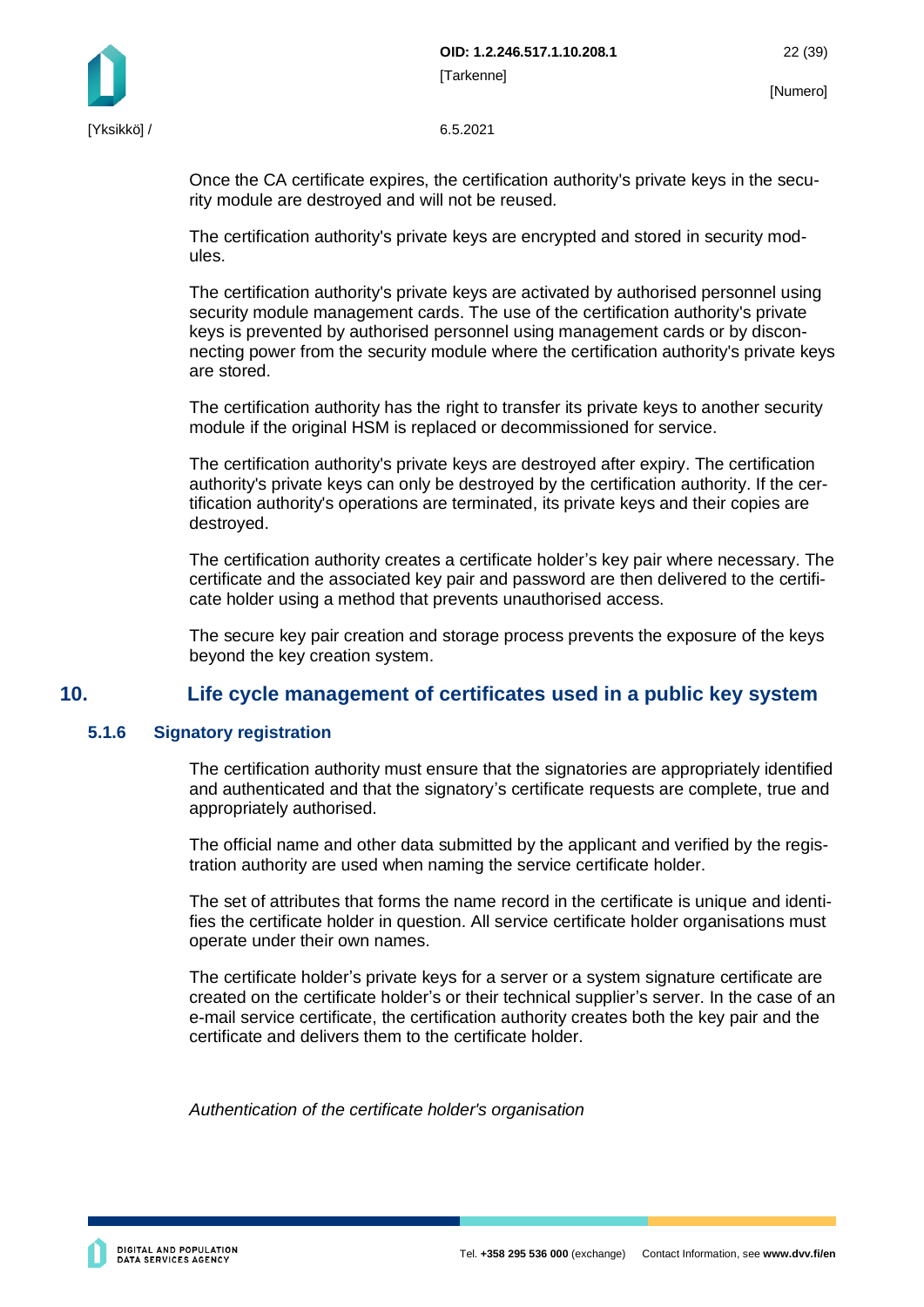The rights and obligations of a service certificate applicant are specified in the application document and general terms and conditions, which comprise the contract concluded with the certificate applicant.

The application document and terms and conditions of use clearly state that the applicant for a service certificate, with his or her signature, confirms the correctness of the information provided and approves of the creation of the service certificate and its potential publication in the public directory. At the same time, the applicant accepts the rules and terms pertaining to the use of the service certificate and the obligation to report any misuse or disclosure of a private key.

An agreement has been concluded between the certification authority and the registration authority as well as other vendors that provide parts of the certificate services, indisputably specifying the rights, liabilities and obligations of both parties.

A service certificate applicant is responsible for ensuring that all information submitted by them to the certification authority or registration authority essential for the certificate is correct. The service certificate holder must only use the service certificate for its intended purposes.

When a certification authority issues a service certificate, it also approves the application for a certificate.

The certificate holder must immediately report the service certificate to the revocation list if they suspect that their service certificate may have been used in breach of the terms and conditions.

Service certificate applications should be submitted on the form that can be downloaded and printed at www.fineid.fi.

Before issuing the certificate, the certification authority will check the applicant's information in such sources as the Virre register in the online service of the Finnish Patent and Registration Office. In this connection, the Digital and Population Data Services Agency will verify the domain name by means of an e-mail message. A proxy should be submitted together with the application if the certificate holder (IT contact person or similar) is acting on behalf of a company or an organisation. The information of central or local government authorities and parishes will not be checked in the Virre register. The Digital and Population Data Services Agency must have access to any domain names ending with .fi and information on their administration when processing the application. Other domain names will be checked using any available online services or other reliable methods. The Digital and Population Data Services Agency only issues server certificates for IP addresses or domains used for public administration purposes.

If the applicant is a private individual, the applicant should submit the service certificate application to the certification authority in person. The applicant's identify is then verified using an identity document issued by the police, which are an identity card, a passport and a driving licences issued after 1 October 1990.

Other acceptable identity documents are: a valid passport or identity card issued by an official government agency of an EEA member state, Switzerland or San Marino, a valid driving licence issued by an official government agency of an EEA member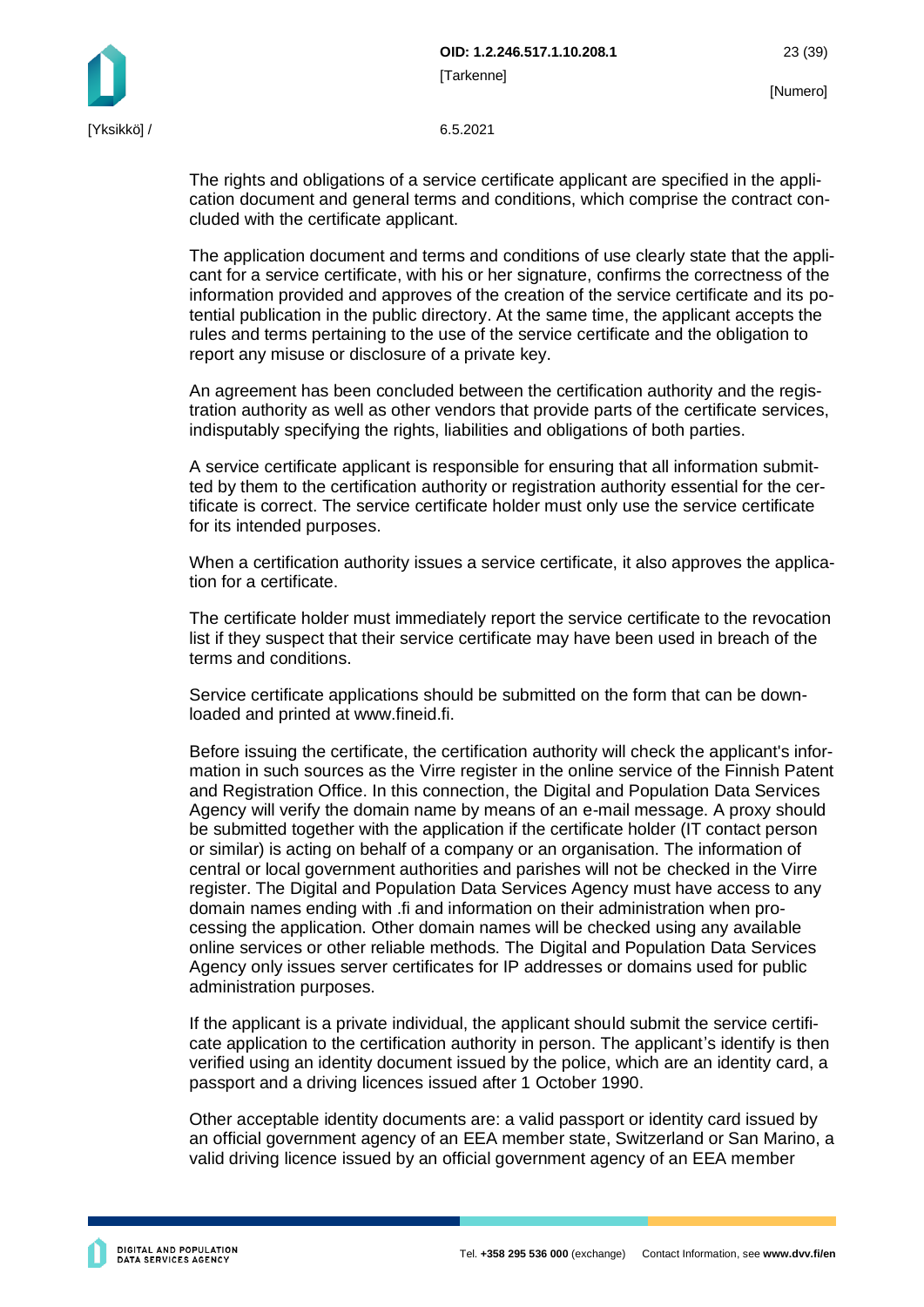



state after 1 October 1990, or a valid passport issued by an official government agency of another state.

A service certificate will be issued for no more than 27 months. The same procedure should be used for renewing a certificate as when submitting the original application. The price of the certificate is based on the annual fee indicated in the Digital and Population Data Services Agency's service price list.

The certification authority issues a service certificate when accepting the application for a certificate.

When issuing a certificate, the certification authority is responsible for ensuring that the certificate's data content is correct at the time of certificate delivery.

When processing certificate requests, the public key is tested for known weaknesses using a software tool.

Once issued, the service certificate is delivered to the customer as agreed.

#### <span id="page-24-0"></span>**5.1.7 Renewing a certificate, changing the key pair and updating a certificate**

A certificate should also be renewed if the certificate holder's details change (insofar as it affects the data content of the certificate). In this case, the certificate holder must contact the certification authority and apply for a new service certificate.

If the use of the certificate holder's private key is blocked, the certificate linked to this key must be renewed.

Certificate renewal may only be applied for by a representative of the certificate holder organisation or a party authorised by it.

When renewing certificates, the same procedures should be followed as when applying for a certificate for the first time.

The data contents of a certificate cannot be altered after the certificate has been created. When the information that affects the certificate's data content changes, the holder should apply for a new service certificate.

The same procedures are followed to renew a service certificate as when applying for it for the first time. When a certificate holder renews their private key, re-registration, a new certificate application and a new service certificate are always required.

#### <span id="page-24-1"></span>**5.1.8 Creation of certificates**

For the data content of a certificate, see the FINEID S2 specification at www.fineid.fi.

The certification authority's private keys are stored in security modules administrated by the certification authority which meet FIPS 140-1 or 140-2 level 3 requirements. The certification authority's private keys are protected against disclosure and unauthorised use.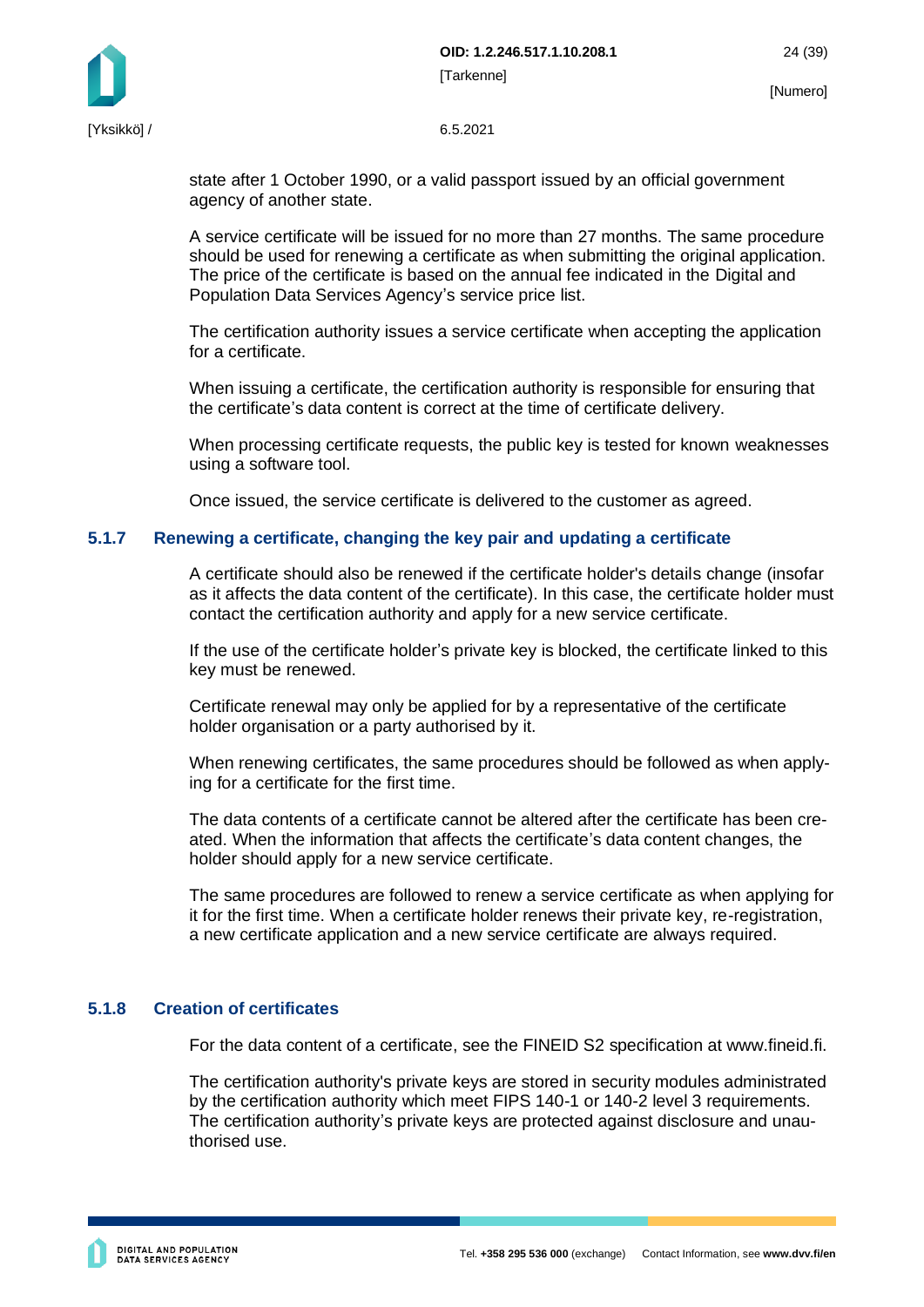

[Yksikkö] / 6.5.2021

The CA certificate is signed by the root certification authority and placed in a public directory.

Naming policies:

CN (Common name) = VRK Gov. Root CA – G2

OU (Organizational unit) = Varmennepalvelut

OU (Organizational unit) = Certification Authority Services

O (Organization) = Vaestorekisterikeskus CA

 $C$  (Country) =  $FI$ 

The Digital and Population Data Services Agency's certification authority for server certificates is:

CN (Common name) = VRK CA for Social Welfare and Healthcare Service Providers - G2

OU (Organizational unit) = Sosiaali- ja terveydenhuollon palveluvarmenteet

O (Organization) = Vaestorekisterikeskus CA

 $C$  (Country) =  $FI$ 

Certification holder naming practice for server certificates (mandatory fields):

SERIALNUMBER (Serial Number) = Serial number

CN (Common Name) = Name of service ("www.fineid.fi")

O (Organization) = Organisation name (for example, Yritys Oyj)

 $C$  (Country) =  $FI$ 

Optional fields:

E (Email address) = E-mail address ("webmaster@yritys.fi")

OU (Organizational Unit) = Organisation unit ("Information Management")

STREET (Street Address) = Street Address (" Lintulahdenkuja 4")

PC (PostalCode) = Postal code ("00530")

L (Locality name) = City or municipality ("Helsinki")

S (State or province name) = State ("Suomi")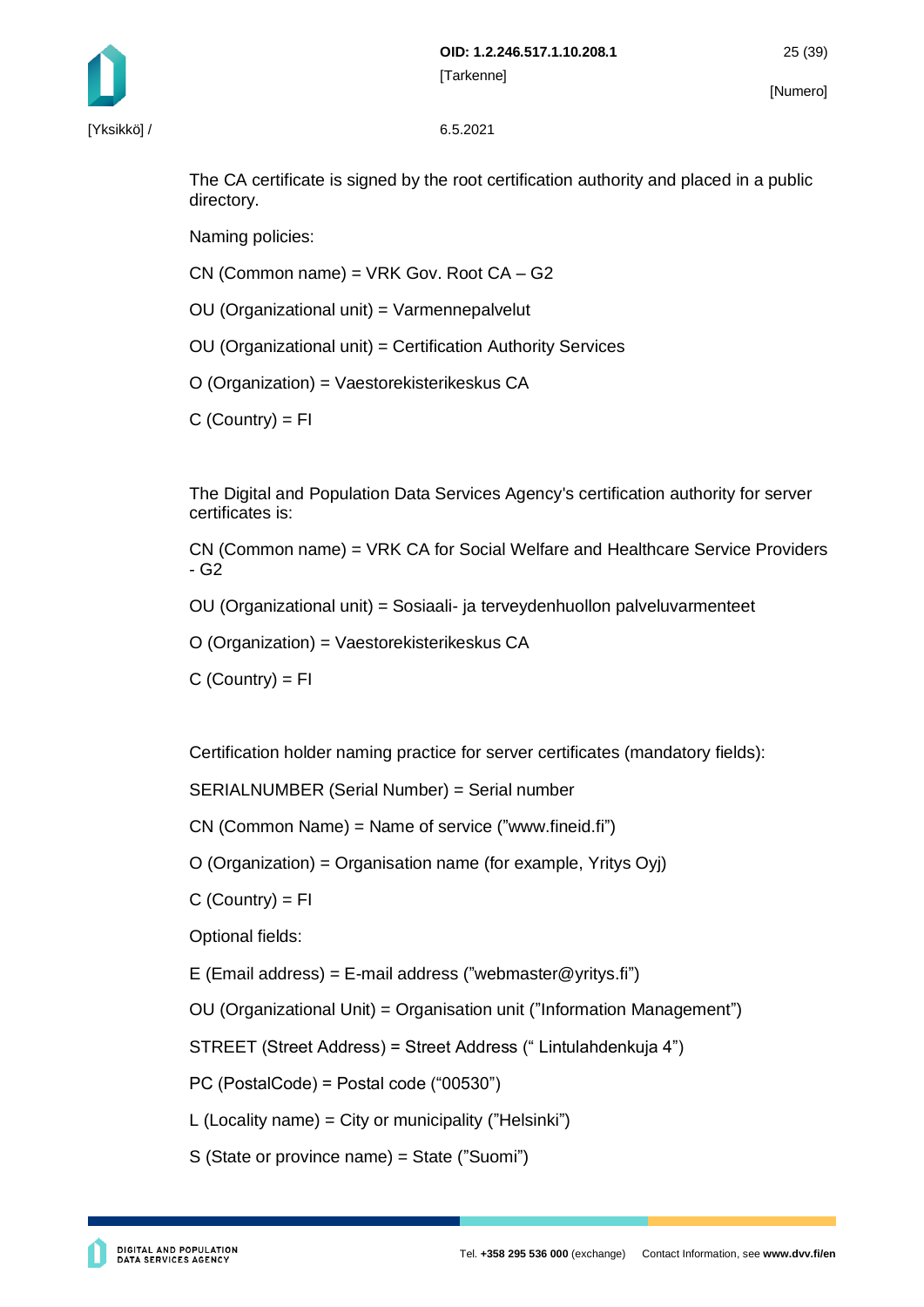

DNS (DNS Name) = DNS Name ("www.yritys.fi")

Data pertaining to the holder of a CA certificate unambiguously identifies the certificate holder organisation.

The certification authority's private keys are activated by authorised personnel using HSM management cards.

The certificate holder's private keys are protected against disclosure and unauthorised use in the holder's information system. Private keys stored in the chip can only be accessed by internal commands performed in the information system.

In order for a command related to the private keys to be executed, the key must be activated using the correct password.

Archived data are stored in facilities with high-level security and access control.

The CA certificate containing the certification authority's public key can be retrieved from the public directory or a service provided by the certification authority.

#### <span id="page-26-0"></span>**5.1.9 Distribution of terms of use**

The certification authority must ensure that the terms and conditions of use are made available to the customers and the parties relying on certificates.

The CA certificate containing the certification authority's public key can be retrieved from the public directory or a service provided by the certification authority.

Changes concerning the certificate policy other than those specified in section 8 will be published by the certification authority on its website (www.fineid.fi) at least 30 days before the change takes effect.

The certification authority publishes all service certificates and revocation lists in a non-chargeable, openly available public directory. The certification authority publishes the certificate policy, the certification practice statements, the PKI disclosure statement and other public documents pertaining to the production of certificate services on its website www.fineid.fi.

#### *Availability of data*

Directory and revocation list data are publicly available. The FINEID specifications published by the certification authority are available on the certification authority's website at www.fineid.fi. In addition, the certificate policies and certification practice statements are available on the certification authority's website at www.fineid.fi.

#### *Repositories*

The information published by the certification authority is available on the certification authority's website at www.fineid.fi. Confidential data used in the certificate system are stored in the certification authority's own confidential repository. The certification authority's data are archived according to the valid archiving rules. Special attention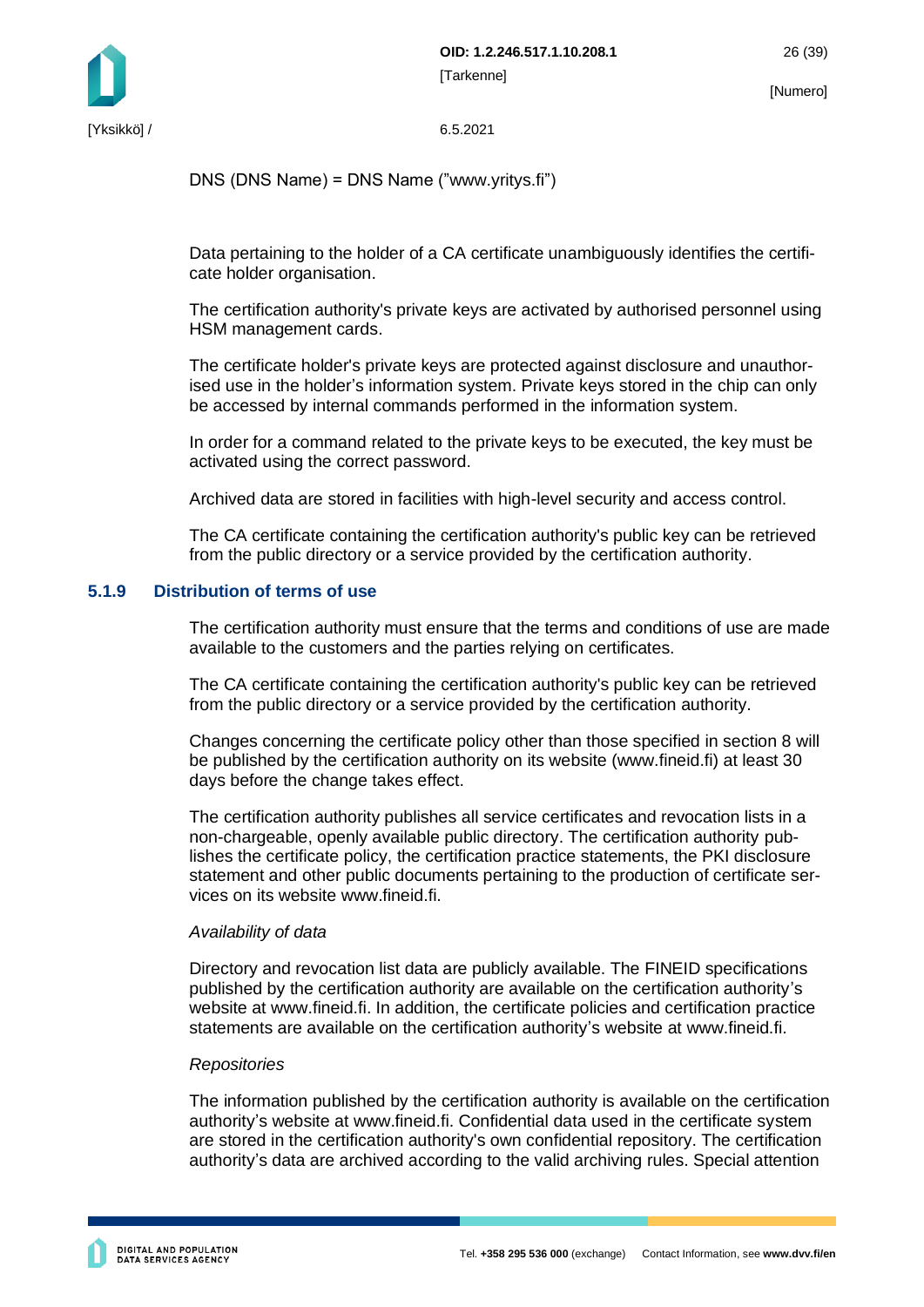

is paid to the handling of personal data, and the Digital and Population Data Services Agency has published a specific set of procedures for the provision of certificate services in accordance with the Personal Data Act. The certification authority has also prepared a file description referred to in the Personal Data Act for the processing of personal data in each area of the certificate system, and these descriptions have been published on the certification authority's website at www.fineid.fi.

#### <span id="page-27-0"></span>**5.1.10 Distribution of certificates**

Each certificate is published in the public directory immediately upon its creation, and it remains in this directory for as long as it remains valid. The certification authority publishes a revocation list that is valid for two days after its publication. This revocation list is updated once an hour.

Directory and revocation list data are publicly available at ldap://ldap.fineid.fi.

#### <span id="page-27-1"></span>**5.1.11 Revoking a certificate and placing it in a suspended state**

*Revocation and suspension of a certificate*

The certification authority maintains a certificate revocation service. Details of revoked certificates are published on a certificate revocation list, which is signed by the certification authority and published in a public directory. Certificates cannot be temporarily suspended.

The certification authority does not notify certificate holders if their certificates are revoked.

#### *Prerequisites for revoking a certificate*

A certificate can be revoked:

- upon the certificate holder's request
- when information that affects the data content of the certificate holder's certificate has changed
- a private key linked to the certificate has been lost or compromised
- the certificate holder organisation has ceased to operate.

No attempt must be made to use the certificate after the revocation request has been made.

*Who can request revocation of a certificate*

A certificate revocation request can be made by:

- a representative of the service certificate holder organisation;
- the service certificate holder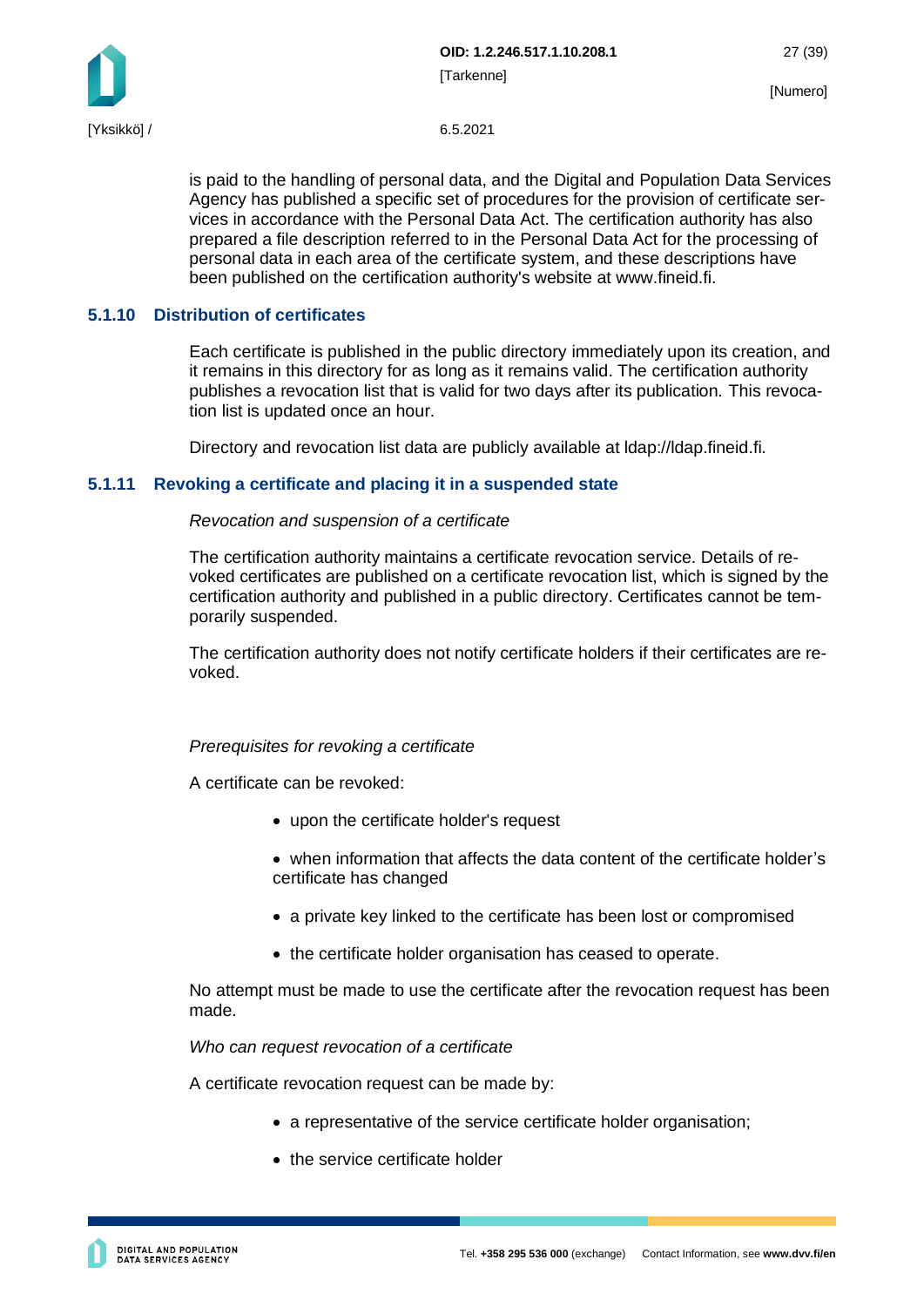

• the certification authority, if the conditions specified in section 6.2 are met.

#### *Certificate revocation process*

The certificate holder contacts the certification authority to make a revocation request. The request can be made:

- 1. by telephone
- 2. n person by visiting the registration point, or
- 3. by contacting the certification authority in writing.

The certification authority's official duties include the revocation of certificates:

• as a certificate holder organisation ceases to operate.

When revoking the certificate, the following information is recorded:

- identifying data of the service certificate
- personal data of the person making the revocation request
- organisation of the person making the revocation request
- the method used to identify the person making the revocation request
- time and date of the revocation request
- reason for the revocation request
- personal data of the person receiving the revocation request
- other additional information provided by the certificate holder
- the time and date when the key pair was compromised, the date on which the certificate holder organisation ceased to operate or similar
- details of the person executing the revocation
- the date of revocation.

The certification authority will not send the certificate holder a separate confirmation of having revoked the certificate. The data related to the revocation will be kept on file for 10 years.

*Certificate holder's duty to request revocation*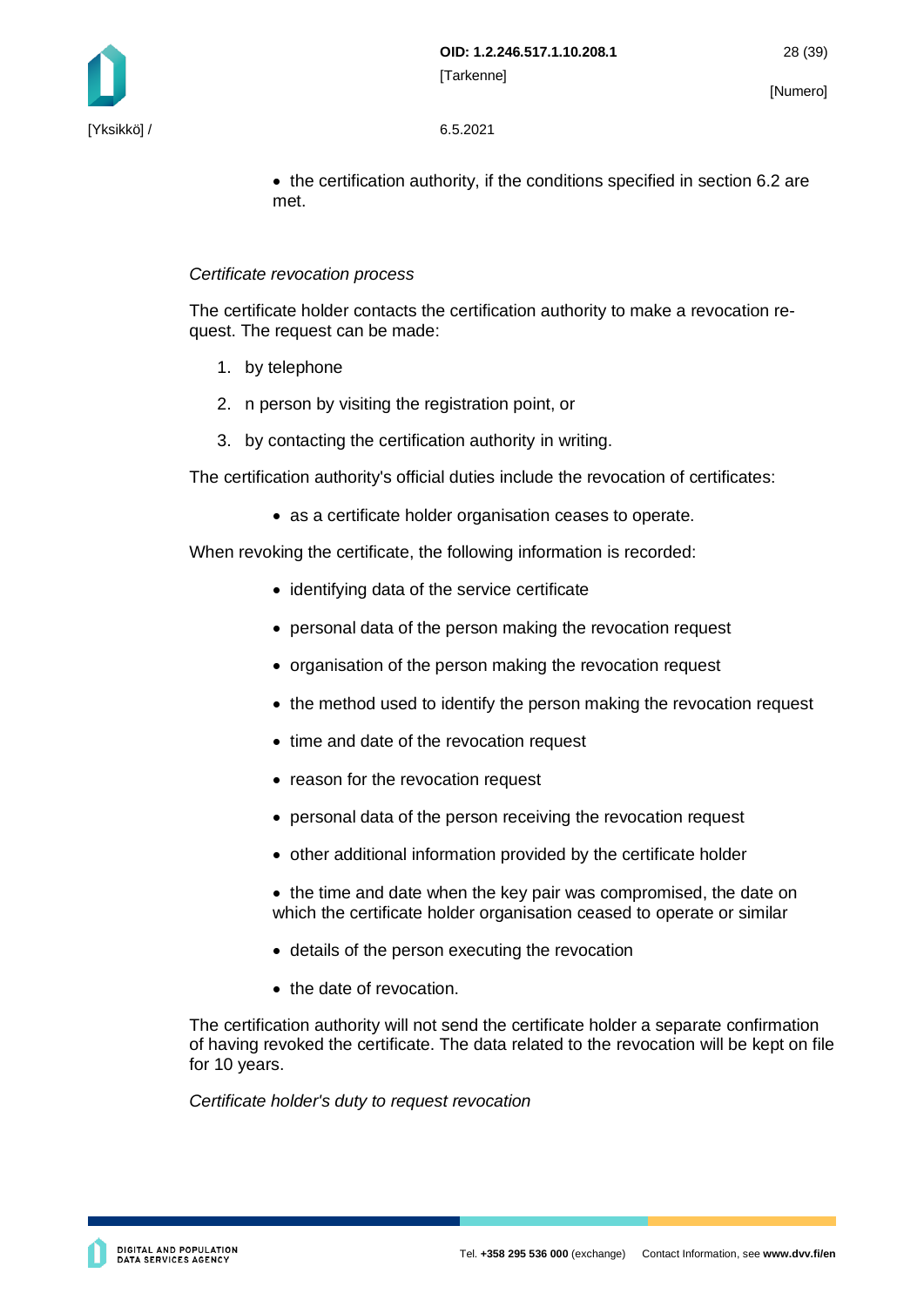

The certificate holder must request revocation of his or her certificate immediately by contacting the certification authority if the conditions for revoking the certificate set out in section 6.2 are met.

*Revocation request processing time*

The certification authority processes certificate revocation requests immediately.

The relying party's duty to verify the validity of a certificate

The relying party is responsible for verifying that the certificate is valid and that it has not been revoked before accepting the certificate.

The relying party is responsible for checking the valid revocation list. The certificate should not be trusted before the relying party has checked the revocation list.

*Publishing frequency of the revocation list*

An updated revocation list is published every hour.

It indicates the scheduled publication time of the next revocation list. The next list may be published before the scheduled time.

*Maximum validity period of the revocation list*

Each updated revocation list is valid for no more than 48 hours. Each list specifies the end time of its validity.

The holder of a service certificate may have the certificate revoked before the expiry of its validity period.

Revocation request procedure

The service certificate holder or an authorised representative of the certificate holder organisation must notify the Digital and Population Data Services Agency's Certificate Services if they know or suspect that the certificate holder's private key has been compromised. The notification should be submitted by telephone during office hours to +358 (0)9 2291 6748, by fax to +358 (0)9 2291 6795 or by an e-mail message signed using a qualified certificate issued by the Digital and Population Data Services Agency to kirjaamo@dvv.fi. The notification should contain the following information: the name and organisation of the person making the notification, and the serial number of the service certificate to be revoked. The certification authority revokes the certificate in question once it has received the notification. When the certificate holder has submitted a revocation request to the certification authority and the revocation has been confirmed (during the telephone call, by fax or by e-mail depending on how the notification was submitted), the certificate holder no longer is responsible for the use of the certificate.

## <span id="page-29-0"></span>**11. The certification authority's management and operating procedures**

The Digital and Population Data Services Agency maintains a classification of importance for certificate service objects and systems, their backups, priorities and minimum maintenance levels.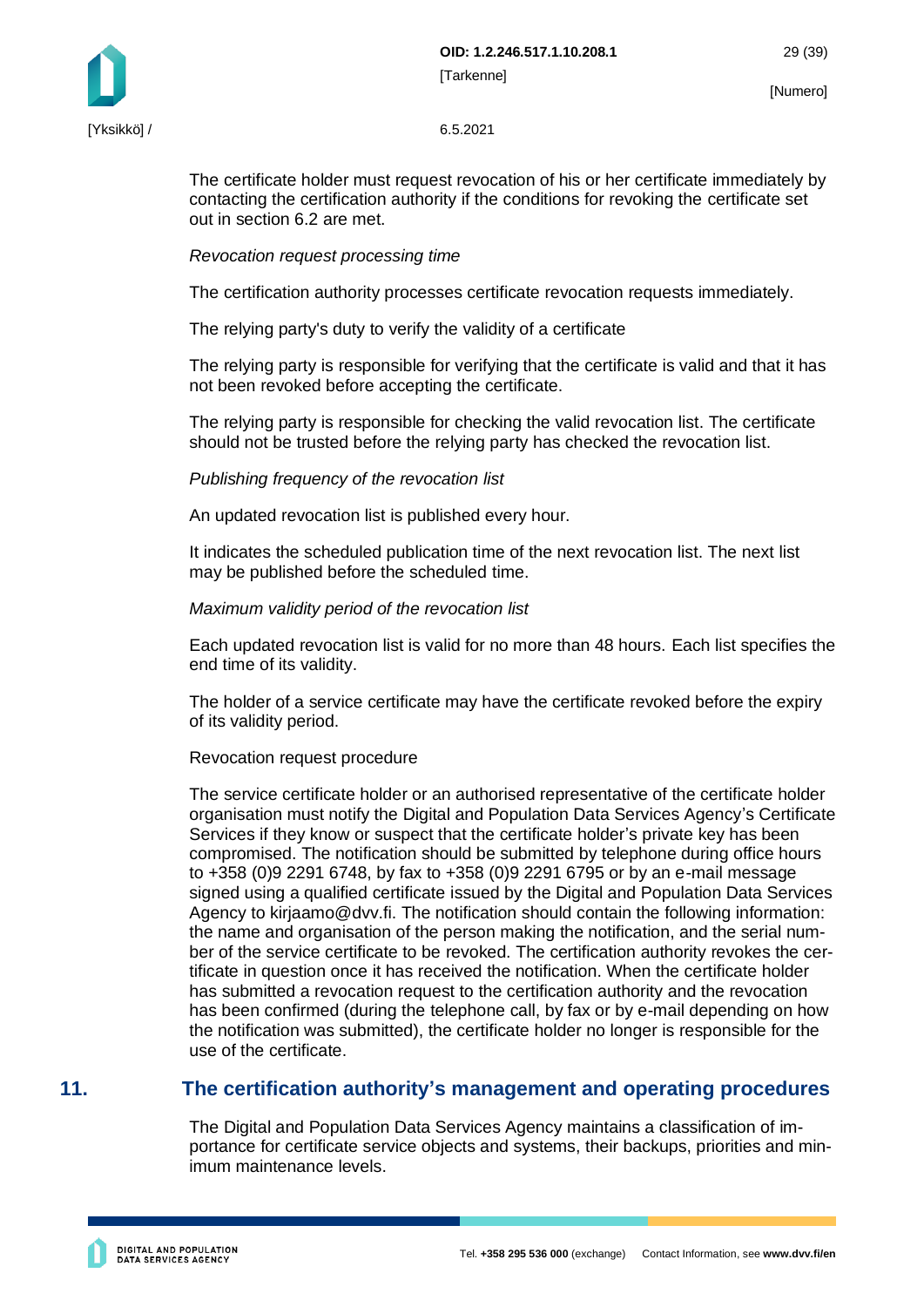

#### <span id="page-30-0"></span>**5.1.12 Security management**

The Digital and Population Data Services Agency's information security is managed according to the Digital and Population Data Services Agency's information security policy and standard ISO 27001.

#### <span id="page-30-1"></span>**5.1.13 Repository classification and management**

The Digital and Population Data Services Agency is an agency subordinate to the Ministry of Finance. The certificate services it provides are covered by a financial administration system and supervision as laid down in specific provisions. The financial management of the Digital and Population Data Services Agency is based on the acts and decrees that govern central government finances and regulations issued by the Ministry of Finance and the State Treasury. The National Audit Office is responsible for the DPDSA's financial oversight. In addition, its performance is reviewed from the points of view of effectiveness, economy and productivity.

In compliance with the general Terms and Conditions of Public IT Procurement (JIT 2007), the Digital and Population Data Services Agency ensures that it has adequate financial resources for proper arrangement of certificate operations and for covering possible liabilities.

#### <span id="page-30-2"></span>**5.1.14 Staff and information security**

The Digital and Population Data Services Agency serves as a certification authority responsible for certification activities. The technical vendors have been selected through competition and work at the responsibility and on behalf of the Digital and Population Data Services Agency.

The Digital and Population Data Services Agency pays particular attention to the reliability of both its own staff and the technical vendors and registration authorities and to their skills needed for the execution of the tasks.

#### *Background checks*

The Digital and Population Data Services Agency requests for a basic security clearance for its staff and technical vendors who work with the certificate environment.

#### *Procedure adhered to in the security clearance*

The staff's work experience is scrutinised at the time of recruitment. A basic security clearance is requested for each person based on the information he or she has provided on a standard form.

All relevant personnel of the certification authority, certificate service and directory service providers and those performing key tasks in the revocation service must:

- complete a form which is submitted to the Finnish Security Intelligence Service for basic background check purposes
- refrain from duties which are in conflict with their obligations and responsibilities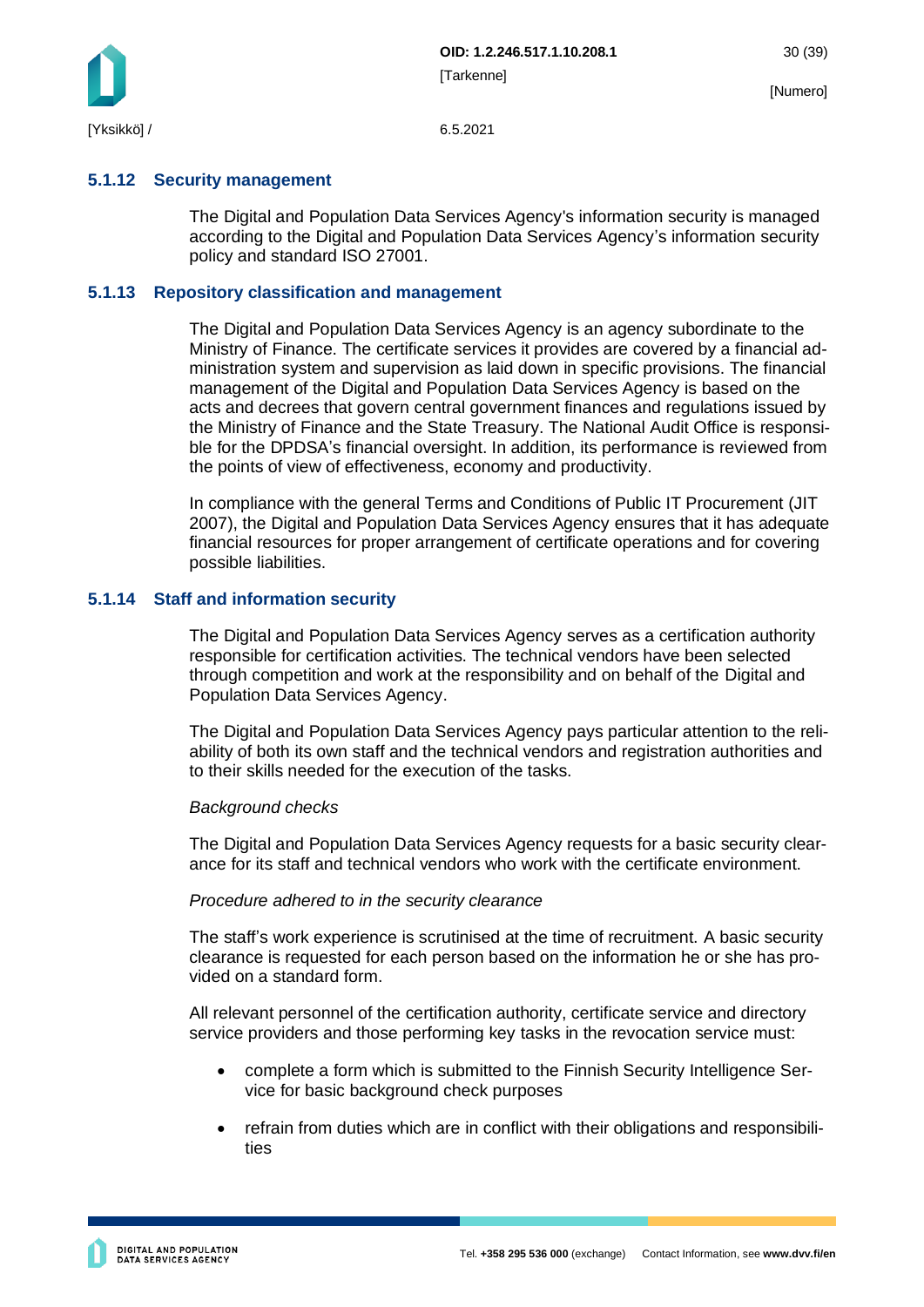

- not be persons known to have been released from a previous duty on the grounds of negligence of duty or misconduct
- be appropriately qualified for the duties they are taking on.

#### *Training requirements*

The Digital and Population Data Services Agency's staff must be trained so that duties can be carried out in the optimal way. The Digital and Population Data Services Agency has a training plan, the implementation of which is the responsibility of the Digital and Population Data Services Agency's administration unit.

#### *Maintenance of expertise and skills*

Staff training is planned and maintained in such a way that the expertise related to the management of the task is always at the best possible level required by the task.

#### *Requirements for task rotation*

When planning for task rotation in the certification authority's tasks, the tasks must be organised in such a way that the employee can perform his or her new duties in an optimal way. Keeping up good information administration practices and maintaining a sufficient level of task-specific skills are taken into consideration in the planning of the task rotation.

Task rotation also adheres to the Digital and Population Data Services Agency's information security policy and information security plan as well as the Digital and Population Data Services Agency's other general instructions.

#### *Measures resulting from deviations*

The Digital and Population Data Services Agency's staff are subject to liability for acts in office and work following the internal instructions of the Digital and Population Data Services Agency. Provisions on the position of a public official are laid down in the state officials act (valtion virkamieslaki, 750/1994).

#### *Staff representing the organisation*

When recruiting staff, it must be ensured that the staff's skills correspond to the requirements of the tasks and that no circumstances revealed in the background check put an employee's interests at odds with the production of certificate services.

#### *Documents given to the staff*

The staff always has access to the Digital and Population Data Services Agency's quality and security documents.

#### <span id="page-31-0"></span>**5.1.15 Physical security and security of the environment**

The Digital and Population Data Services Agency uses technical vendors for carrying out the information technology tasks of the certificate service. The DPDSA is

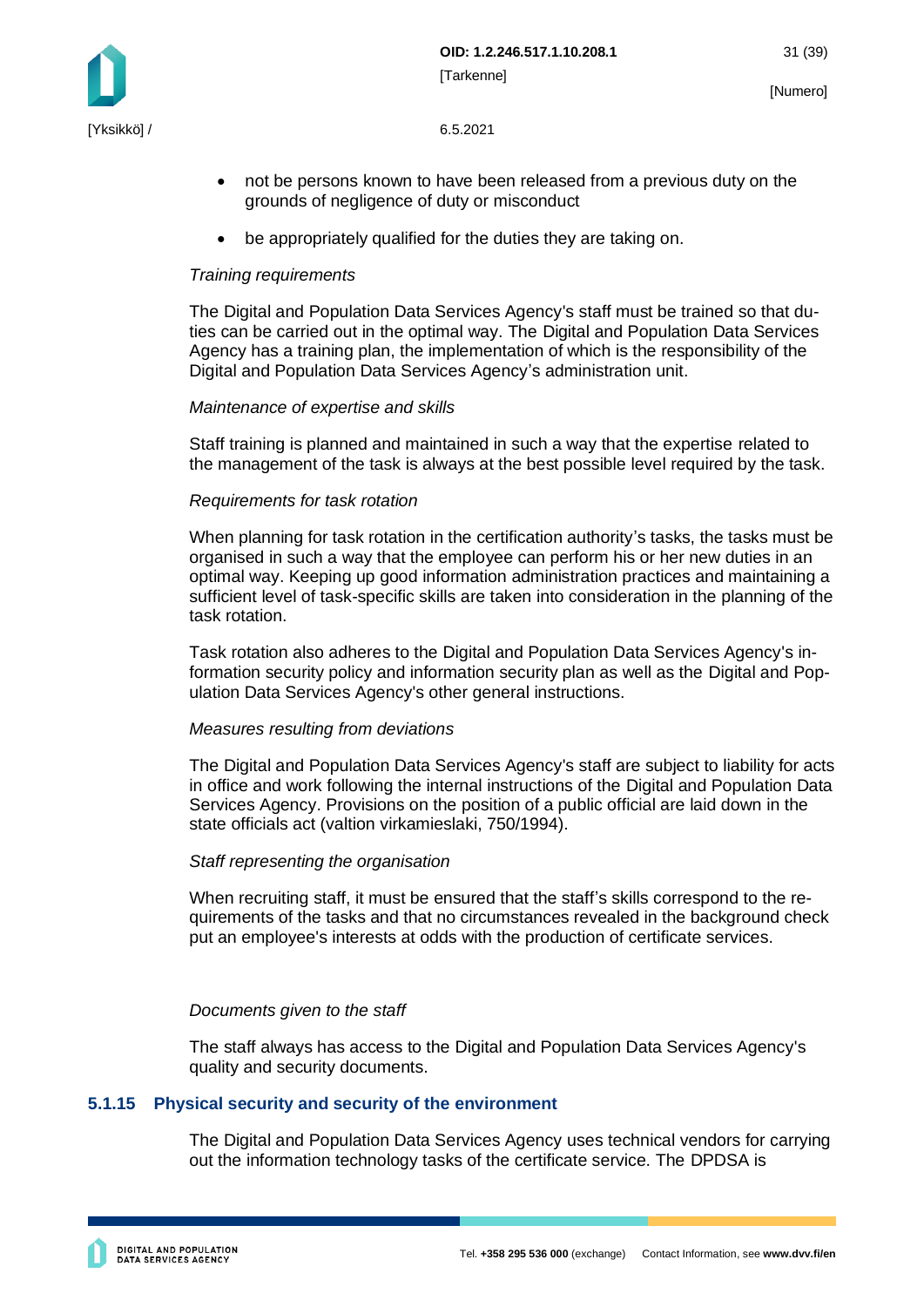

responsible, as the certification authority, for the safety and operation of certificate production in an appropriate way in all of its areas.

#### *Location and building properties*

The certification authority's systems are located in high-security data centres and meet the guidelines and orders imposed on data centres regarding security.

Facility safety has been implemented in such a way that unauthorised access to the facilities is prevented.

#### *Physical access to facility*

Facilities where production duties for the certificate system are carried out have controlled physical access. The access control system detects authorised and unauthorised entry. Access to data centre facilities requires the identification of the person, whereby the person is identified, his or her access right is verified and the transactions are registered. Data centre facilities are guarded at all times of the day.

#### *Auxiliary arrangements*

The hardware solutions have been implemented according to good information administration practice in such a way that in the event of system failure, a backup system can be used without compromising the confidentiality, integrity or availability of the data contained in the system.

The supply and maintenance of spare parts for important devices has been ensured.

#### <span id="page-32-0"></span>**5.1.16 Operations management**

The Digital and Population Data Services Agency uses technical vendors for the registration and information technology duties of certificate production. The Digital and Population Data Services Agency serves as a certification authority responsible for certification activities.

The certification authority's tasks are comprised of the following areas of responsibility:

- Information security
- **Registration**
- System administrator
- System user
- System supervisor

The certification authority and the technical supplier have concluded a supply agreement which contains detailed descriptions of the supplier's duties, methods and responsibilities and the information security provisions.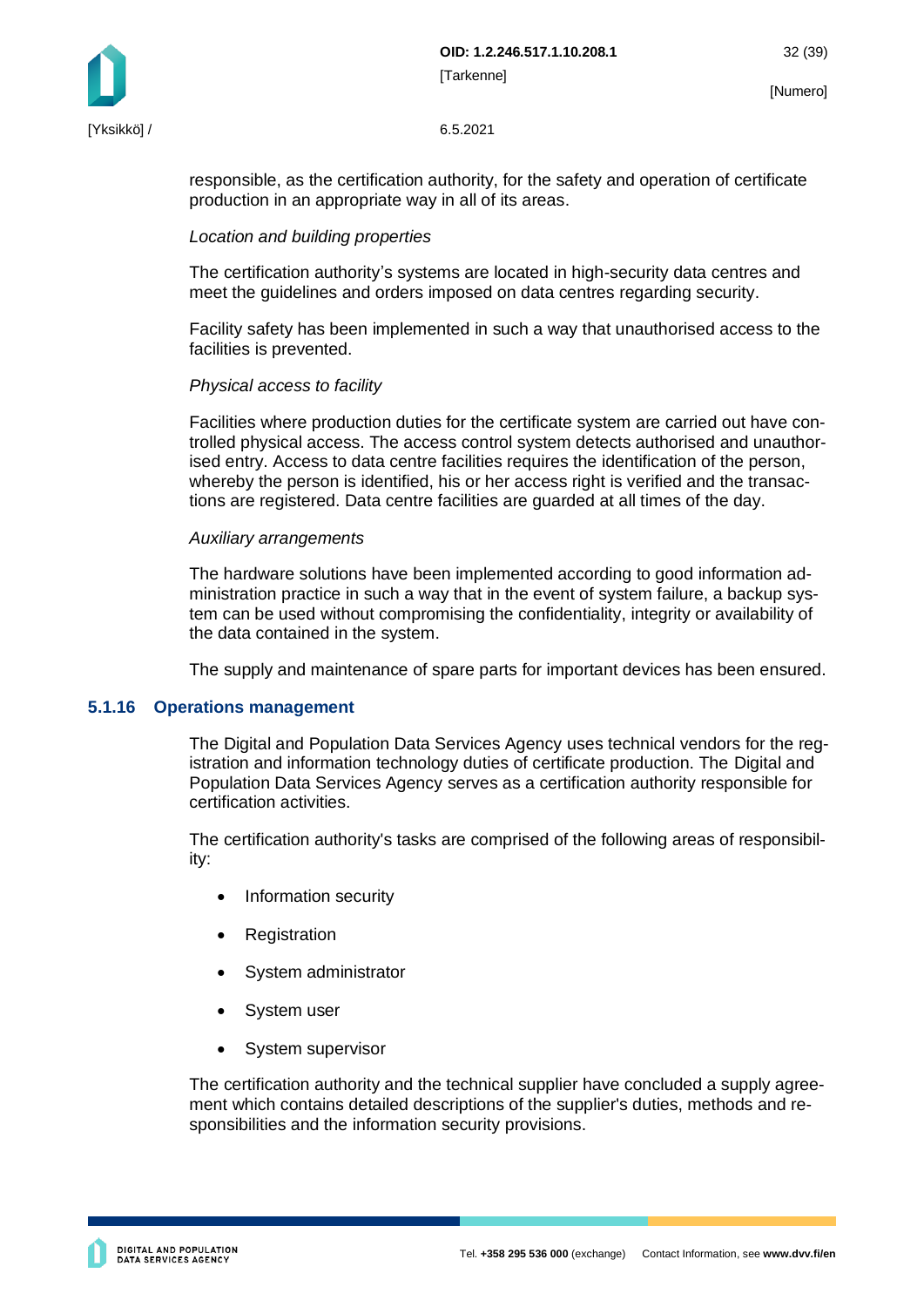

#### <span id="page-33-0"></span>**5.1.17 Management of access to systems**

The creation, activation, backup and recovery of the certification authority's private keys require the presence of two persons with administrator privileges.

At least two persons authorised to carry out maintenance on the system are present when the certification authority's private key's hardware security module is initialised.

The use of the system requires the presence of at least one person authorised to do so.

The registration and identification of a service certificate requires the presence of one person.

#### <span id="page-33-1"></span>**5.1.18 Commissioning and maintenance of systems to be trusted**

Registration authority of the server certificate: The registration authority is the Digital and Population Data Services Agency's Certificate Services.

The certificate system administrator: Identified on the basis of a personal system management card. System administrators include the system specialists of the certificate system supplier and authorised personnel of DPDSA.

Certificate system user: Identified on the basis of a personal system access card. The certificate system's users include data centre operators, technical certificate request initiators, and the revocation service.

#### <span id="page-33-2"></span>**5.1.19 Business continuity management and processing of anomalies**

The Digital and Population Data Services Agency has a continuity and preparedness plan that enables the continuity of the certification operations.

*The certification authority*'*s private key has become disclosed or the certificate has been revoked*

In each certification practice statement, the root certification authority states the measures that the root certification authority, the CA certificate holders, parties relying on the CA certificate, registration authorities and the root certification authority's staff must take if the root certification authority's private key has become disclosed or otherwise unusable.

In such cases, the root certification authority will either suspend its service as described in section 7.4.9 or carry out the following measures:

a) The root certification authority notifies all CA certificate holders, relying parties, and customers with whom the certification authority has agreements in place or who are otherwise, on the grounds of a contractual relationship or government activities, in a relationship with the root certification authority that entitles them to be notified by the root certification authority.

b) The root certification authority creates a new key as described in section 7.3.3.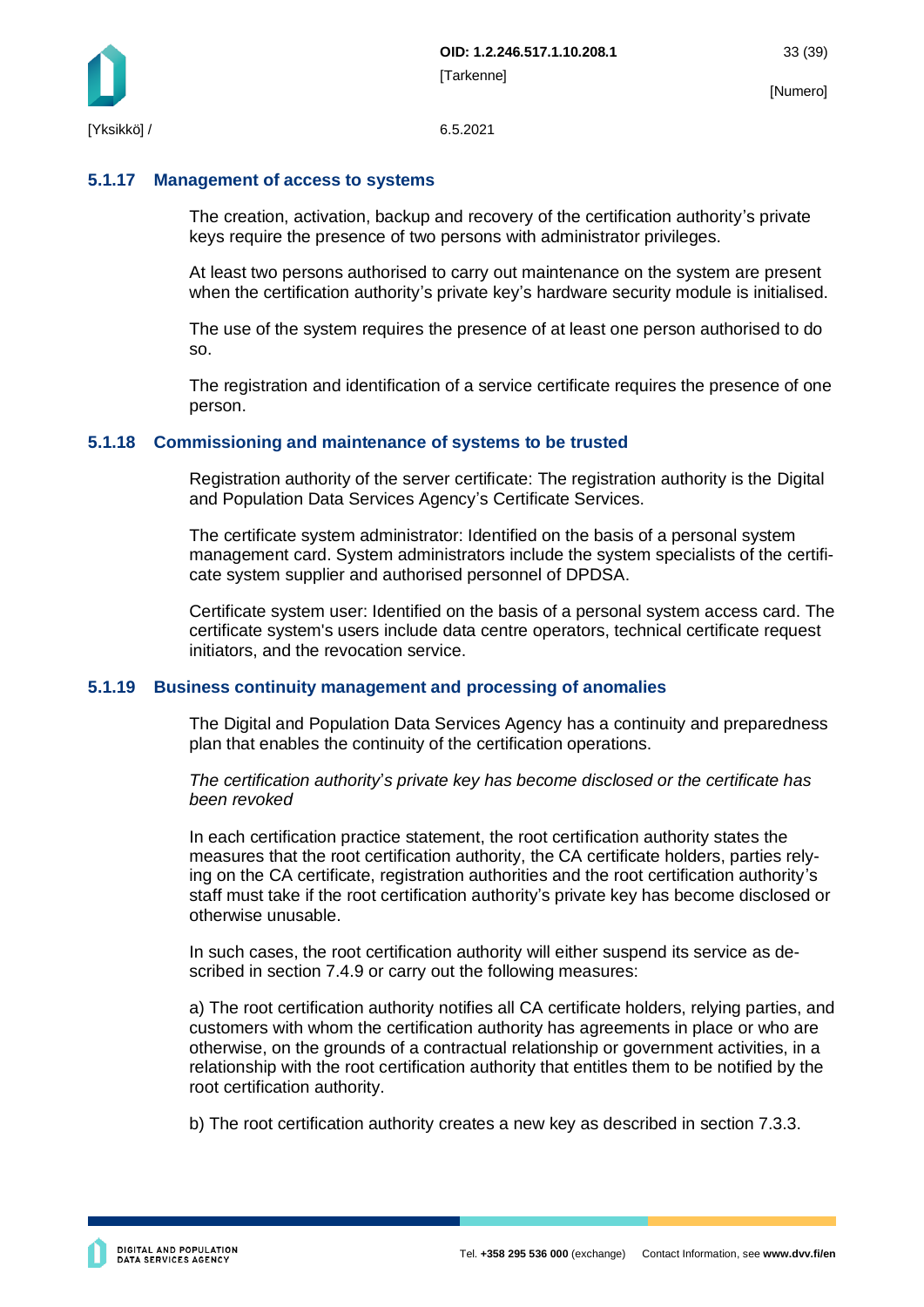

c) All CA certificates and end user certificates that are valid and have been issued using the exposed key must be revoked on one or several revocation lists whose validity period does not expire until the validity of the last revoked CA certificate has expired.

#### *Compromised security because of a natural disaster or other catastrophe*

The Digital and Population Data Services Agency's security policy takes into account the measures necessitated by the compromising of external security. The Digital and Population Data Services Agency is ISO 27001 certified with respect to information security, which also sets requirements for the Digital and Population Data Services Agency's operations after the occurrence of a catastrophe.

#### <span id="page-34-0"></span>**5.1.20 End of the certification authority's operation**

The termination of the certification authority is considered to be a situation where all services related to the issuing of CA certificates are permanently terminated. The termination of the certification authority does not refer to a situation where the certification service is transferred from one organisation to another.

The certification authority communicates about the termination of the certificate services as soon as possible, however at least one month before the time of termination.

Before the termination of the certification authority, at least the following measures shall be taken:

a) All service certificates that are valid and have been granted are closed on one or several revocation lists whose validity period does not expire until the validity of the last revoked certificate has expired.

b) The certification authority revokes all authorisations of its contracting partners to carry out tasks pertaining to certificate issuing process on behalf of the certification authority.

c) The certification authority ensures that access to the certification authority's archives will be maintained also after the termination of the certification authority.

#### <span id="page-34-1"></span>**5.1.21 Applicable legislation**

The Digital and Population Data Services Agency complies with the valid Finnish legislation in its certificate service activities.

Provisions on the certificates issued by the Digital and Population Data Services Agency are contained in the Act on the Population Information System and the Certificate Services of the Digital and Population Data Service Agency (661/2009).

The Digital and Population Data Services Agency's liability related to the provision of certificate services is determined under the valid cooperation agreements and pursuant to the provisions in the Tort Liability Act (412/1974). In addition, the requirements laid down in the Act on Strong Electronic Identification and Trust Services (617/2009) apply to the Digital and Population Data Services Agency.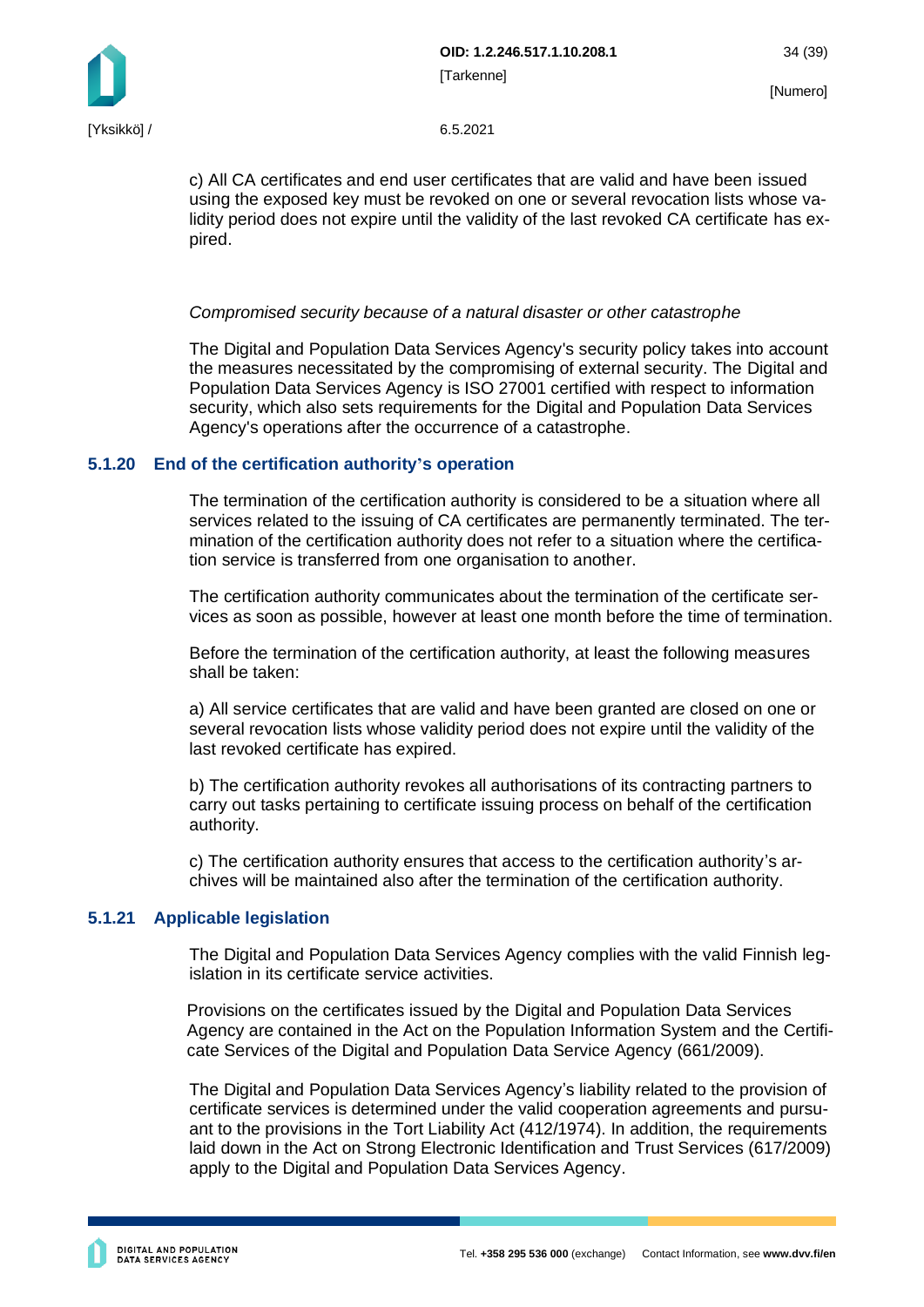

#### <span id="page-35-0"></span>**5.1.22 Retention of information pertaining to certificates**

The information published by the certification authority is available on the certification authority's website. Confidential data used in the certificate system are stored in the certification authority's own confidential repository. The certification authority's data are archived according to the valid archiving rules. Special attention is paid to the handling of personal data, and the Digital and Population Data Services Agency has published a specific set of procedures for the provision of certificate services in accordance with the Personal Data Act. The certification authority has also prepared a description of file for each component of the certificate system compliant with the Personal Data Act with respect to the processing of personal data.

The provisions of the archive act (arkistolaki, 831/1994) are applied as the general act on archiving. The right to obtain information is determined according to the Act on the Openness of Government Activities (621/1999). With respect to the archiving of certificates, the provisions pertaining to archiving in electronic services legislation are also applied. Certificate register data will be kept on file for at least 10 years after certificate expiry. The certification authority archives the following information:

a) The application form signed by the applicant, and the acknowledgement of receipt of the service certificate and the associated terms and conditions.

b) Issued server certificates, their data contents and additional details related to their life cycle management starting from the time of expiry or revocation of the certificate.

c) Events related to the creation or renewal of the certification authority's private key

d) Server certificate revocation requests

d) Revocation lists saved to the public directory and other information related to server certificate revocation

f) Current and previous versions of the certificate policy and the corresponding certification practice statements

g) User actions by the administrators and users of the certificate system who are registered users of the certificate system are recorded in log files

h) Audit reports and records, including information security audits and system audits.

The archive data are stored in accordance with regulations pertaining to the qualified certification authority in question.

#### *Protection of archives*

The certification authority stores the archived documents related to server certificate application, the applicant's identification and server certificate delivery in appropriate facilities.

Archived data are stored on high-security premises with access control.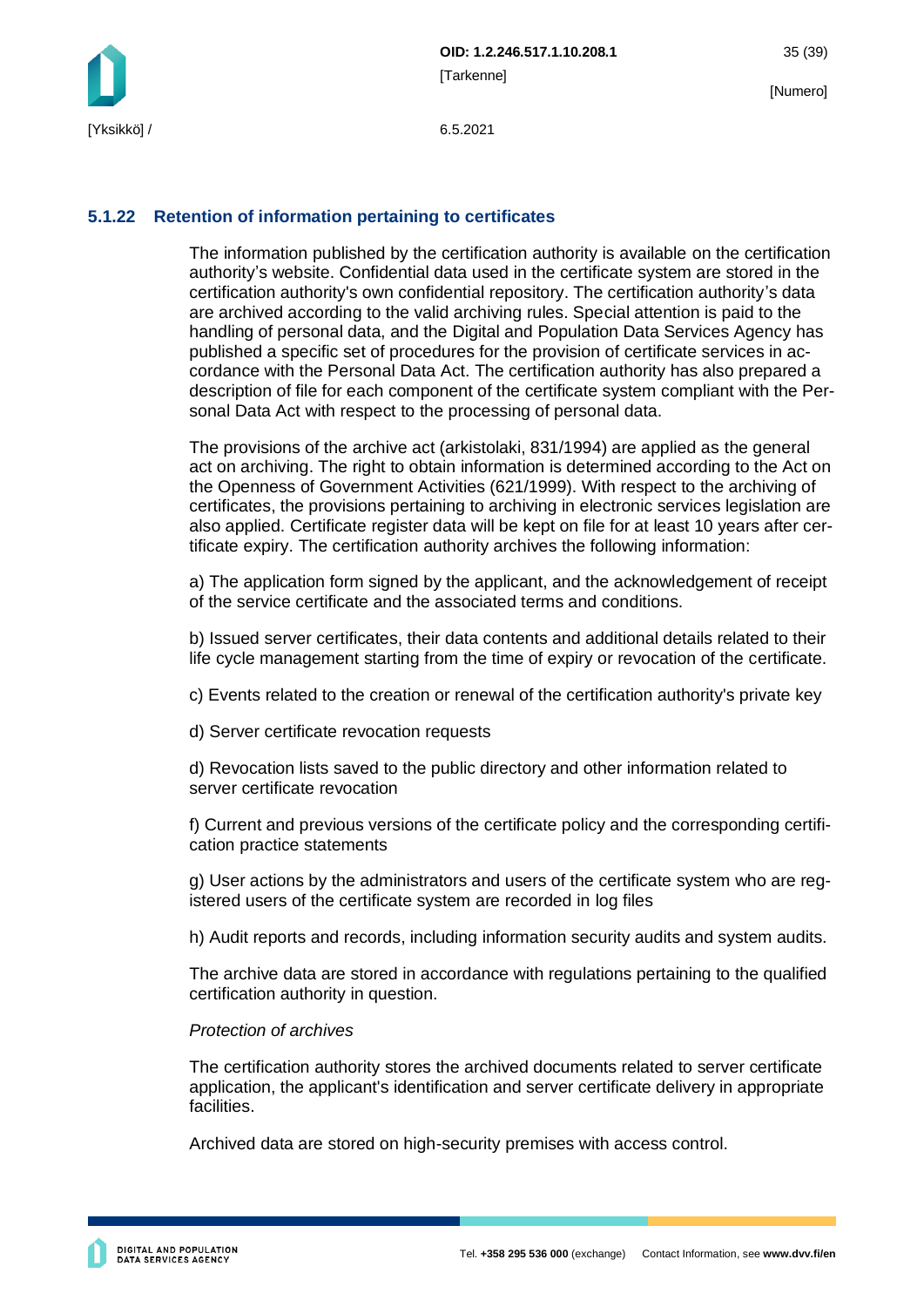

*Backup methods for archived data*

Backup copies are stored in a place physically separate from the original data.

*Acquisition and backup methods for archived data*

If a certification authority's service is interrupted or terminated, the authority shall notify all of its customers that the archive will continue to be available. All archive queries should be sent to the certification authority or some other party designated by the authority before it terminates its service.

The certification authority ensures the availability and readability of the archives, also in the event that the certification authority's operations are interrupted or terminated.

Archived data will be made available as deemed appropriate from the point of view of the server certificate holder or the relying party.

## <span id="page-36-0"></span>**12. Organisation requirements**

The Digital and Population Data Services Agency is a public authority which administers a personal data file and, under the Act on the Population Information System and the Certificate Services of the Digital and Population Data Service Agency (661/2009), is responsible for providing certified electronic services in addition to its other tasks.

The Digital and Population Data Services Agency issues certificates on application. The rights and responsibilities of a certificate applicant are specified in the Digital and Population Data Services Agency's certificate application document and the general terms and conditions of use, which comprise a contract concluded with the certificate applicant.

An agreement has been concluded between the Digital and Population Data Services Agency and the Registration Authority as well as other vendors that provide parts of the certificate services, indisputably specifying the rights, liabilities and obligations of both parties.

The certificate services produced by the Digital and Population Data Services Agency are covered by a financial administration system and supervision as has separately been set forth. The Digital and Population Data Services Agency is a government agency under the Ministry of Finance. The financial management of the Digital and Population Data Services Agency is based on the acts and decrees that govern central government finances and regulations issued by the Ministry of Finance and the State Treasury. The National Audit Office is responsible for the DPDSA's financial oversight. In addition, its performance is reviewed from the points of view of effectiveness, economy and productivity.

The Digital and Population Data Services Agency complies with the valid Finnish legislation in its certificate service activities. The Digital and Population Data Services Agency performs its duties carefully, reliably and appropriately. The Digital and Population Data Services Agency keeps publicly available information regarding its certificates and certificate activities, based on which the operation and reliability of the certification authority can be assessed.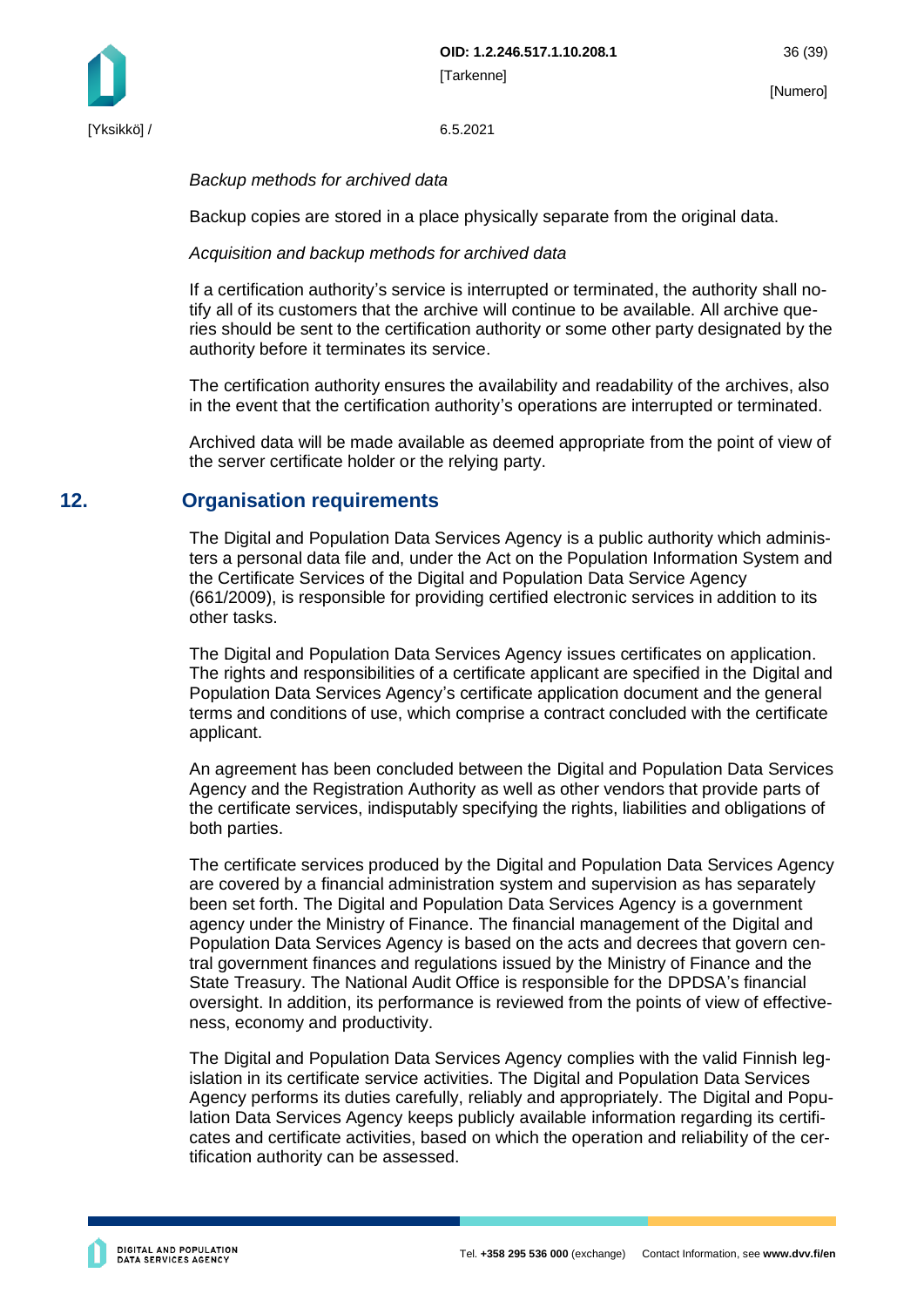**OID: 1.2.246.517.1.10.208.1** 37 (39) [Tarkenne]

The Digital and Population Data Services Agency pays particular attention to the reliability of both its own staff and the technical vendors and registration authorities and to their skills needed for the execution of the tasks. The Digital and Population Data Services Agency has the necessary technical ability and financial resources for appropriately arranging the certificate activities and for covering potential liability for damages. The Digital and Population Data Services Agency's staff are subject to liability for acts in office and work following the internal instructions of the Digital and Population Data Services Agency. Provisions on the position of a public official are laid down in the state officials act (valtion virkamieslaki, 750/1994).

Any disputes shall be settled according to Finnish law. Valid legislation is adhered to in settling appeals and disputes, in administrative supervision and implementation of law.

This certification practice statement was registered by, and the associated copyrights belong to, the Digital and Population Data Services Agency. The Digital and Population Data Services Agency owns all data pertaining to the certificates and documentation as stated in the technical terms of delivery. The Digital and Population Data Services Agency has full ownership and utilisation rights to this certification practice statement. The Digital and Population Data Services Agency is responsible for the administration and updating of this certification practice statement.

## <span id="page-37-0"></span>**13. . Framework for the specification of other certificate policy documents**

This section specifies the general framework for other certificate policies of certification authorities issuing certificates. A certification authority can confirm their compliance with this general specification framework as set out in section 8.3. In general, a precondition for compliance is complying with the requirements in sections 6 and 7, excluding the requirements that apply to certification authorities that only issue certificates to the general public.

## <span id="page-37-1"></span>**14. Specification document management**

#### *Modifications to specifications*

The certification authority may change the specifications because of legislative, operative or technical requirements. Changes to the specifications must be recorded in the certificate policy and certification practice statement documents as described below.

#### *Publication and communication*

The certification authority publishes a certificate policy and a certification practice statement, available at the website www.fineid.fi.

The certification authority's public specifications pertaining to the production of certificates can be obtained from the same websites.

The agreements concluded with information technology vendors on the delivery of certificates and production system descriptions and product-related specifications are confidential.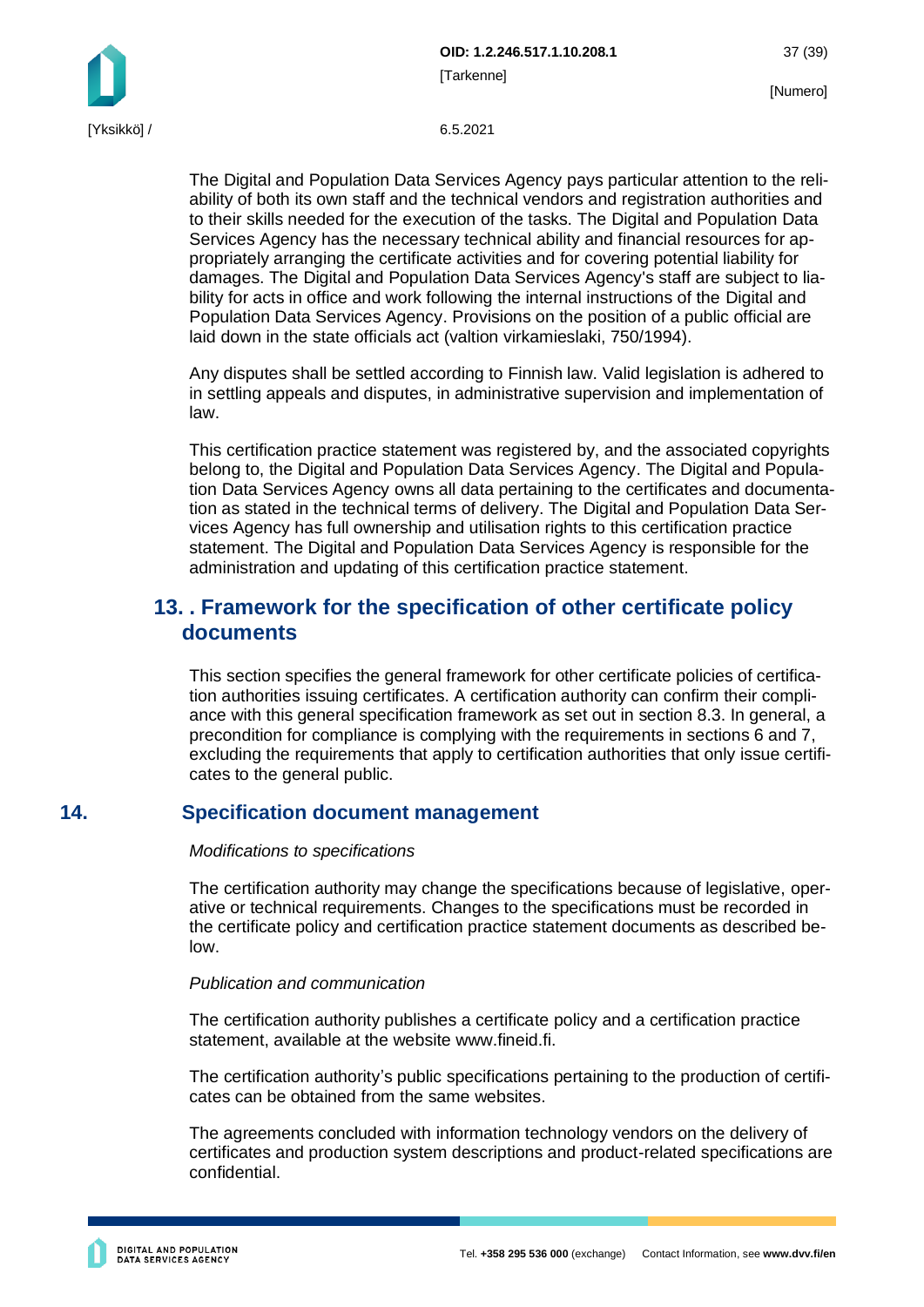

[Yksikkö] / 6.5.2021

#### *Modification and approval procedure of the certification practice statement*

The Digital and Population Data Services Agency approves the certificate policy and certification practice statement pertaining to service certificates. These documents may be modified according to the Digital and Population Data Services Agency's internal change policy.

The Digital and Population Data Services Agency will communicate the changes to Traficom and on its own website well in advance of their entry into force.

The Digital and Population Data Services Agency maintains version management of the documents and archives all certificate policy and certification practice statement documents. Typographic corrections and changes of contact details may be made with immediate effect.

> 1. All items of the certificate policy and certification practice statement can be amended by communicating the main upcoming changes 30 days before their entry into force.

> 2. Items that Digital and Population Data Services Agency does not deem to have significant effect on certificate holders and trusting parties may be amended with communication 14 days in advance.

## <span id="page-38-0"></span>**15. Additional requirements**

In the context of fulfilling the requirements specified in section 7.3.4, the customers and the relying parties shall be informed of how each current policy adds to, or restricts further, the certificate policy requirements as they are specified in this document.

## <span id="page-38-1"></span>**16. Compliance**

The certification authority may only state it works in compliance with this certification practice statement

> a)if the certification authority confirms that they comply with an identified certificate policy and, on request, makes proof of compliance available for the customer and relying parties. The proof may, for example, include an auditor's report that confirms the certification authority's compliance with the requirements of an identified certificate policy. While this may be an auditor internal to the certification authority's organisation, the auditor must not have a hierarchical relationship with the certification authority implementing the operations.

> b)if a qualified and independent party has recently assessed the present state of the certification authority's adherence to the requirements of a uniquely identified certificate policy. Upon request, the assessment results must be made available to the customers and relying parties.